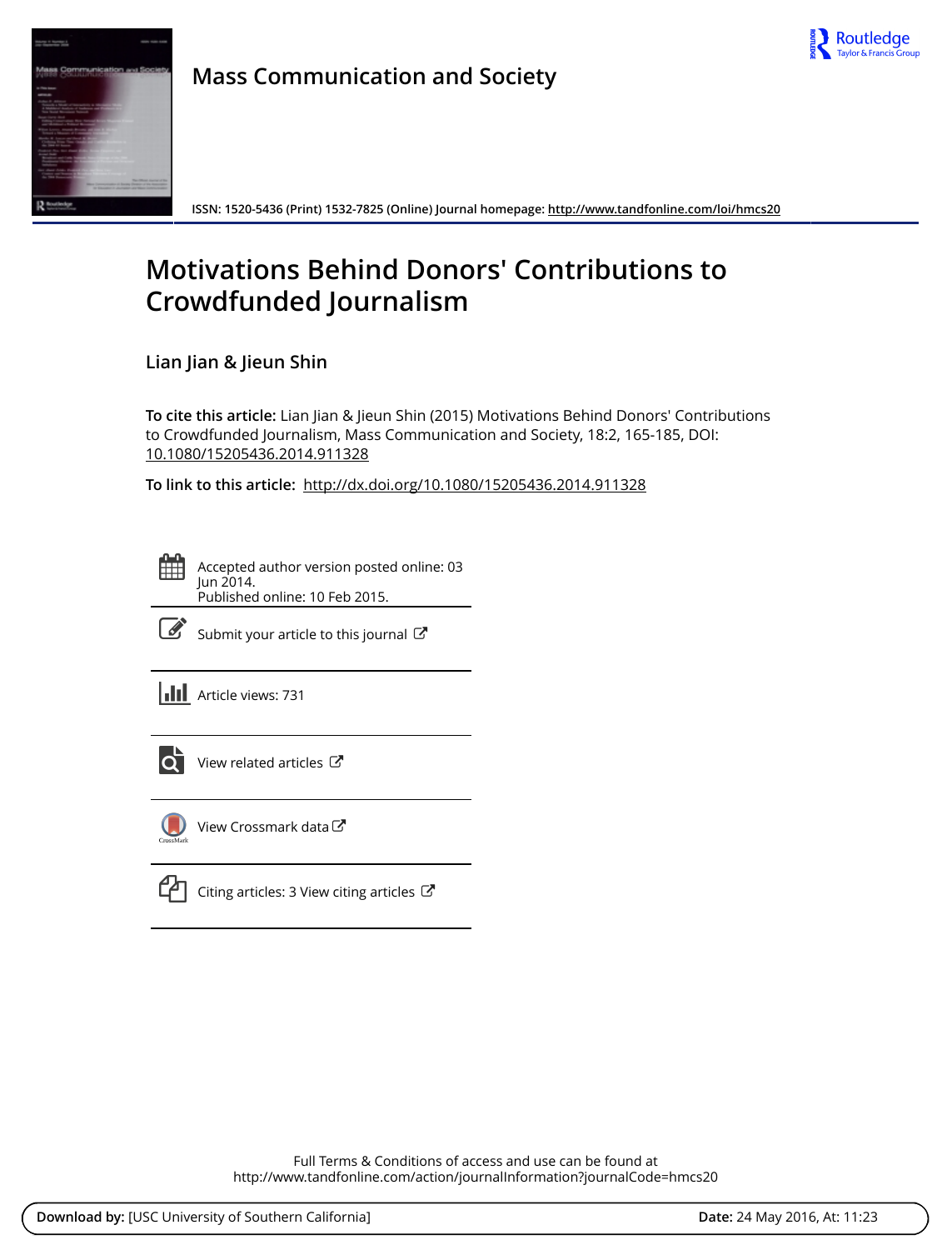Mass Communication and Society, 18:165–185, 2015 Copyright  $\odot$  Mass Communication & Society Division of the Association for Education in Journalism and Mass Communication ISSN: 1520-5436 print/1532-7825 online DOI: [10.1080/15205436.2014.911328](http://dx.doi.org/10.1080/15205436.2014.911328)



## Motivations Behind Donors' Contributions to Crowdfunded Journalism

Lian Jian and Jieun Shin

Annenberg School for Communication and Journalism University of Southern California

Crowdfunded journalism is a new model for funding journalism in which reporters solicit micropayments from readers to finance their reporting. In the present study, we seek to identify the major motivations behind readers' donations to a pioneering crowdfunded journalism website, Spot.Us. Under the theoretical framework of collective action, we explore a total of 9 motivations: altruism, fun, belief in freedom of content, social, community, self-esteem, understanding, image, and family and friends. Combining self-reported survey data ( $N = 344$ ) with behavioral data on readers' complete donation records obtained from the Spot.Us server, we found that belief in freedom of content, altruism, and contributing to one's community were self-reported to be highly valued by donors, but fun and family and friends motivations were the only positive predictors for actual donation levels. We discuss the implications of these findings on the sustainability of crowdfunding as a business model for news.

Lian Jian (Ph.D., University of Michigan, 2010) is an Assistant Professor at the Annenberg School for Communication and Journalism at University of Southern California. Her research interests include the economics of news, crowd-sourcing, crowd-funding, and collective intelligence.

Jieun Shin (M.A., University of Southern California, 2010) is a doctoral student at the Annenberg School for Communication and Journalism at University of Southern California. Her research interests include the diffusion of information and social influence on the web.

Correspondence should be addressed to Lian Jian, Annenberg School for Communication and Journalism, University of Southern California, Los Angeles, CA 90089. E-mail: [ljian@](mailto:ljian@usc.edu) [usc.edu](mailto:ljian@usc.edu)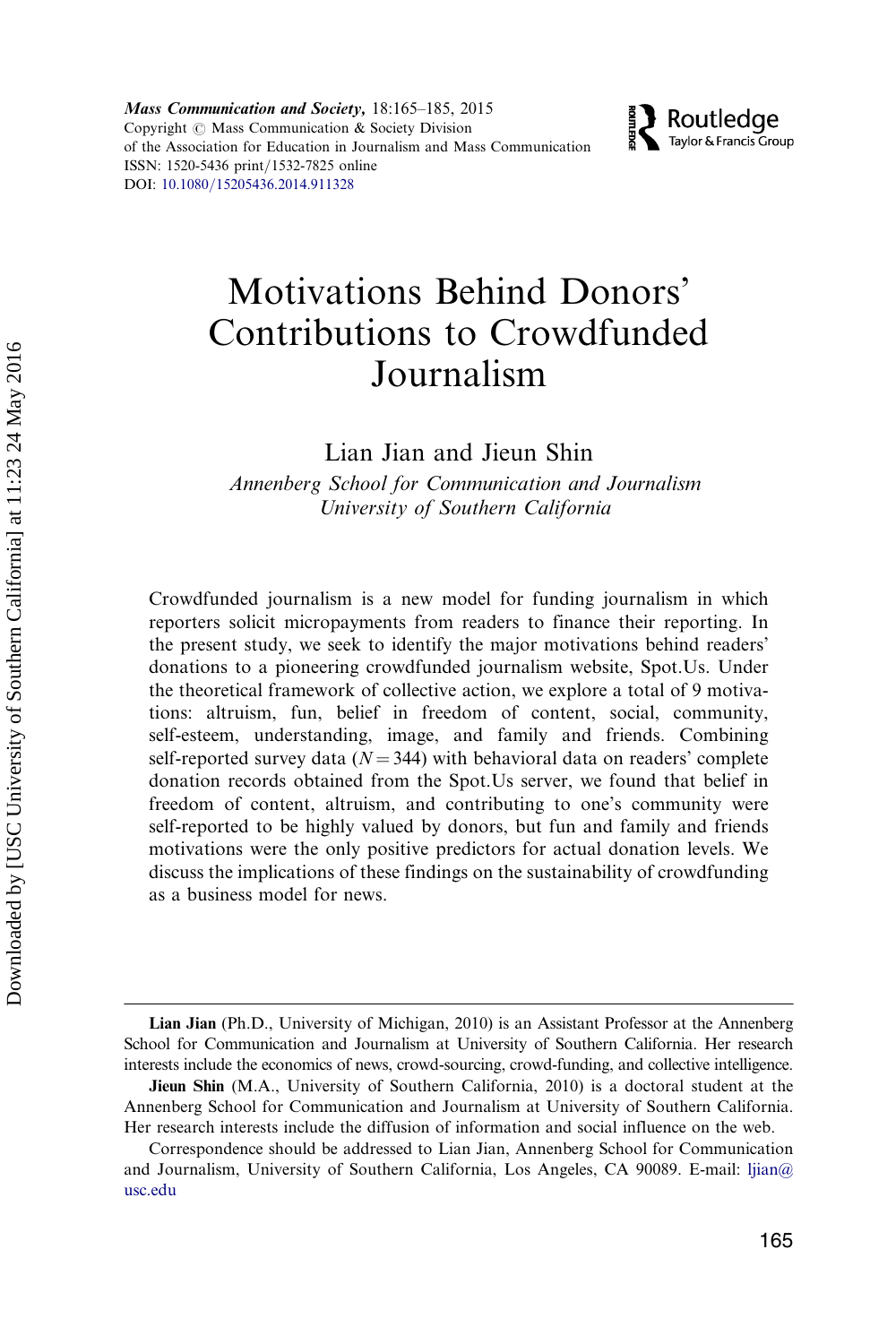#### INTRODUCTION

As the Internet becomes increasingly participatory, many traditionally offline activities, such as knowledge sharing, peer-to-peer lending, and accommodation sharing, are being moved online to websites such as Wikipedia, Kiva.org, and Couchsurfing.org and scaled to an unprecedented level. Another such activity is crowdfunding: Entrepreneurs and creative individuals solicit microfunds from a large number of interested people to launch projects, such as musical compositions or films, new devices, and art projects (Schwienbacher & Larralde, [2010\)](#page-20-0). This trend has fueled a rapidly growing industry represented by crowdfunding platforms such as Kickstarter and Sellaband. In 2012 alone, the crowdfunding industry raised \$2.7 billion in support of more than 1 million projects, and the market was estimated to double in size in the following year (Massolution Research, [2013](#page-19-0)). The signing of the U.S. Jumpstart our Business Startups Act [\(2012\)](#page-20-0) is further stimulating the industry's growth, paving the way for a wider variety of crowdfunding applications.

The potential of crowdfunding as a business model has also sparked experimentation for funding the production of news. In response to the downturn faced by the news media (McChesney & Pickard, [2011](#page-20-0)), websites such as Emphas.is (photojournalism), Story Exchange (radio journalism), and Spot.Us (investigative and local reporting) have embraced the spirit of crowdfunding. Many, especially practitioners of journalism, hope crowdfunding will play an important role in news production in the future (Hustad, [2013](#page-19-0); Madrigal, [2009](#page-19-0)). In crowdfunded journalism, journalists pitch stories directly to the public and seek a specific amount of money to cover the costs of reporting. Upon reading these pitches, readers pledge donations to their choice of projects. Once a project is funded, a journalist can complete the project and publish the content on the site for access by anyone on the Internet (Jian & Usher, [2014\)](#page-19-0).

From a theoretical standpoint, because the products of crowdfunded journalism are shared among both contributors and noncontributors, there is an obvious incentive for freeriding—consuming the product that resulted from others' contributions—as predicted by theories on collective action (Olson, [1965\)](#page-20-0). Nevertheless, many collective action systems thrive despite free riders because various motivations drive contributors to sustain a sufficient level of contribution. These motivations vary with the features of each collective action system, and there has been scant research focusing on what motivates crowdfunders in particular.

In this study, we apply the theory of collective action to crowdfunded journalism and examine donors' motivations to contribute using data from a pioneering crowdfunded journalism website, Spot.Us. Extending prior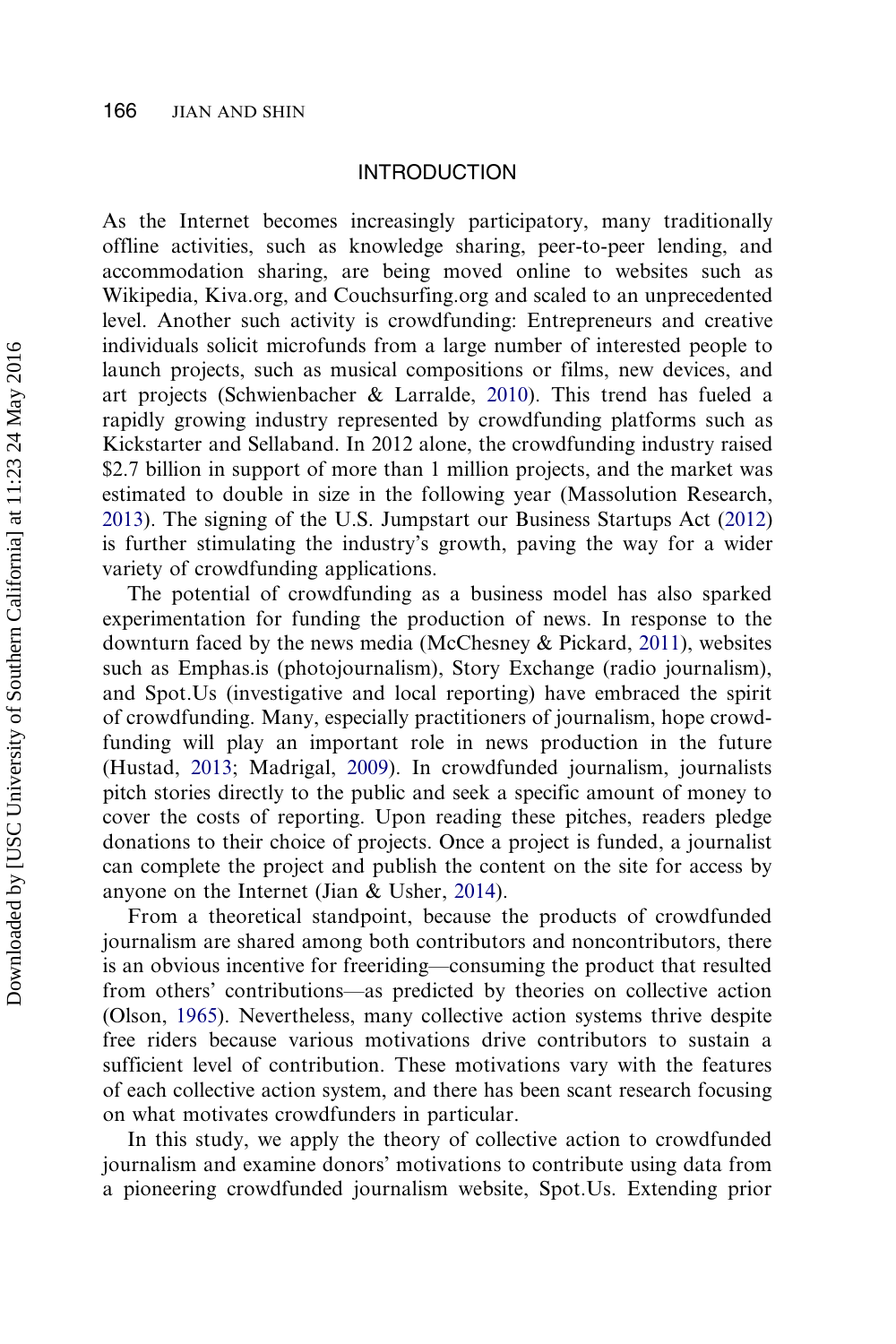crowdfunding research based on qualitative interviews (e.g., Aitamurto, [2011\)](#page-18-0) or inferences from donor behaviors (e.g., Burtch, Ghose, & Wattal, [2013;](#page-19-0) Wash, [2013\)](#page-19-0), we draw on direct responses from crowdfunders using a survey  $(N = 344)$  and correlate donors' responses to their actual donation behaviors as observed from the server of Spot.Us's website.

From a practical standpoint, findings from this study will be of interest to practitioners in the news industry. Although crowdfunded journalism is a promising model for funding news, it is unclear how sustainable it is as a business model. Understanding the main dynamics of the contributors to this new model will shed light on whether this model is viable in the long run and on how users can make sure that it continues to play an important role in the future of news.

## LITERATURE REVIEW

Traditionally, news media organizations operate in a dual product market (Picard, [1989](#page-20-0)) that relies on both readers and advertisers to finance reporting. Since the 1950s, news media companies have become increasingly dependent on advertising—instead of subscriptions—as a primary revenue source (Picard, [2004](#page-20-0)). In particular, advertisements predominantly fund online news due to news websites offering free content to solicit traffic to their websites (Chyi & Sylvie, [2000;](#page-19-0) Mensing, [2007\)](#page-20-0). Some have argued that such heavy reliance on advertising could threaten public-interest journalism because editorial decisions can often be influenced by advertisers' demands (McManus, [1992](#page-20-0); Picard, [1989\)](#page-20-0), resulting in entertainment-oriented news being favored over more serious matters such as investigative stories (McManus, [1992](#page-20-0)).

From the media economics perspective, crowdfunded journalism is a meaningful alternative business model for at least two reasons. First, because the model relies on grassroots funding of small amounts of money collected from ordinary people (Jian & Usher, [2014](#page-19-0)), it potentially liberates journalists from the pressure of advertisers so that they can focus on producing public interest reporting. Second, although reader-supported news reporting (e.g., the Public Broadcasting Service) has existed for many years, crowdfunded journalism is fundamentally different. In this latter model, donors select and fund individual stories, not the organization that produces the stories (Jian & Usher, [2014\)](#page-19-0). Therefore, the ultimate power to decide which stories are worth publishing is given to the readers, not the editors or producers. In fact, crowdfunded journalism is part of a trend in which consumers play an increasingly active role in the production of news (Beckett & Mansell, [2008](#page-18-0); Lewis, [2012](#page-19-0)). Crowdfunding is also often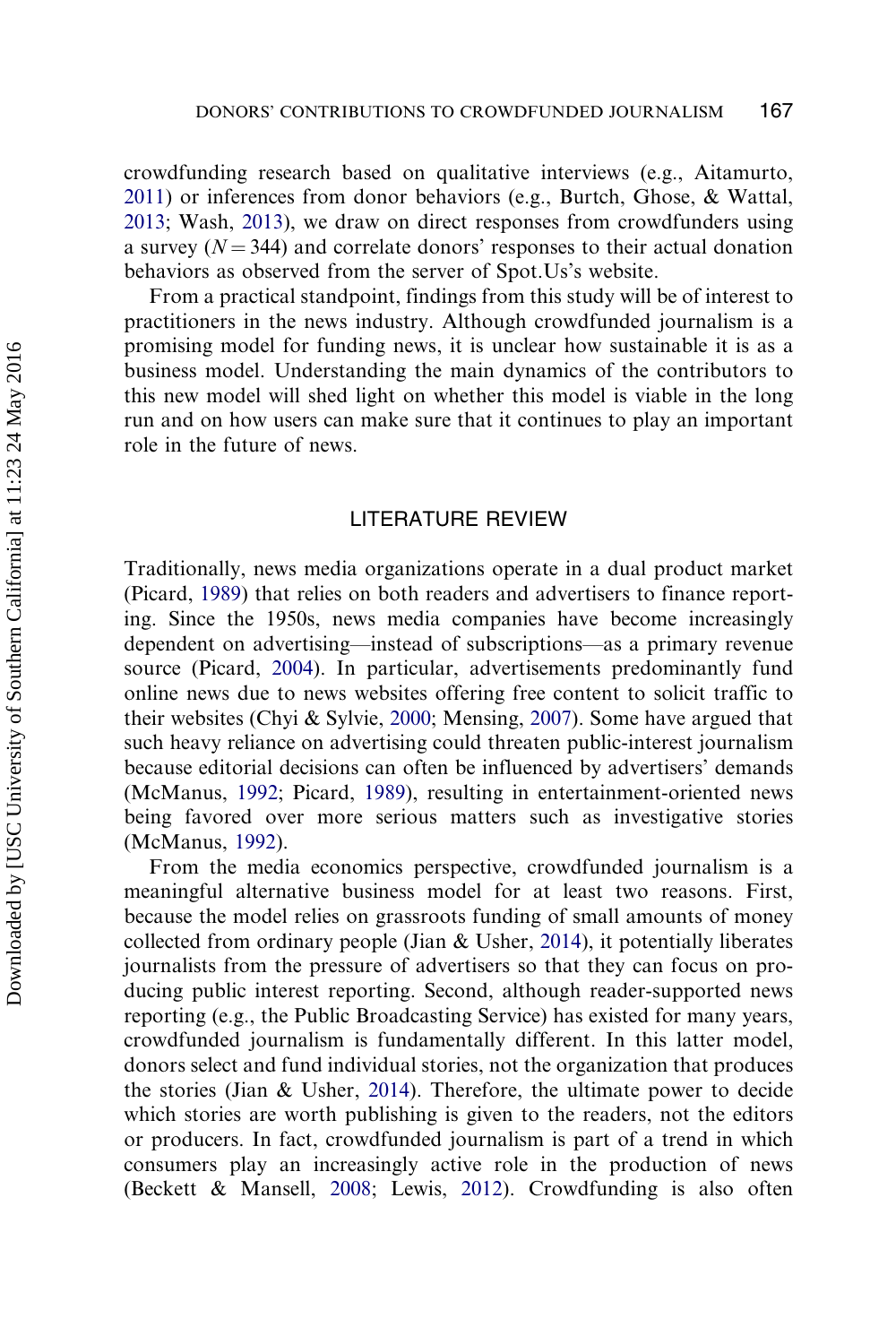understood to be part of a general phenomenon known as crowdsourcing, that is, the act of organizations outsourcing tasks to participants on the Internet (Howe, [2006\)](#page-19-0). These unique features suggest that it is important to study whether crowdfunded journalism, as a novel business model, is a viable way of funding news in the long run.

## Crowdfunded Journalism as Collective Action

Crowdfunding models are generally broken down into four types: donation, reward-based funding, lending, and equity (Bradford, [2012;](#page-18-0) Mollick, [2014](#page-20-0)). In a donation model, donors do not receive any explicit financial returns (e.g., DonorsChoose). In a reward-based model, the reward can be anything from the product to a dinner with the project creator (e.g., Kickstarter). In a lending model, individuals expect their loans to be repaid, either with interest (e.g., Prosper) or without (e.g., Kiva). Last, an equity model allows contributors to acquire company equity and receive a share of the profits (e.g., Trampolinesystem.com, studied by Ordanini, Miceli, Pizzetti, & Parasuraman, [2011](#page-20-0)).

Based on the type of the crowdfunding platform, contributors' motivations vary. They might contribute to obtain rewards or to profit from loan interests or equity, depending on the type of incentives offered on the platform. The focus of our study, Spot.Us, follows the donation model strictly; donors do not gain any direct material benefits or rewards from contributing.<sup>1</sup> Such types of systems are usually studied by scholars under the framework of collective actions, which, by definition, are ''actions taken by two or more people in pursuit of the same collective good" (Marwell  $\&$ Oliver, [1993,](#page-19-0) p. 4). Here, collective good refers to a type of goods that can be enjoyed by everybody (i.e., by both contributors and noncontributors; Olson, [1965](#page-20-0)). Examples of collective goods include lighthouses, clean air, or knowledge-sharing systems such as Wikipedia. Theories on collective action suggest that, without explicit rewards, people would take advantage of others' contributions (i.e., consume the collective good without contributing to it).

<sup>&</sup>lt;sup>1</sup>Around the same time of our survey data collection, some pitches on Spot.Us started offering rewards, such as a T-shirt for a donation of \$40 or more. See an example here: http:// www.spot.us/pitches/881-gas-drilling-waste-moves-through-central-pennsylvania. Because our survey instrument did not contain questions about obtaining rewards as a motivation, we conducted a robustness check of our results after the data collection was completed. Out of the 344 survey respondents in our data set, only seven donated to a pitch that offered rewards and met the amount threshold for obtaining the rewards. Our robustness check showed that excluding these seven respondents did not change our results qualitatively.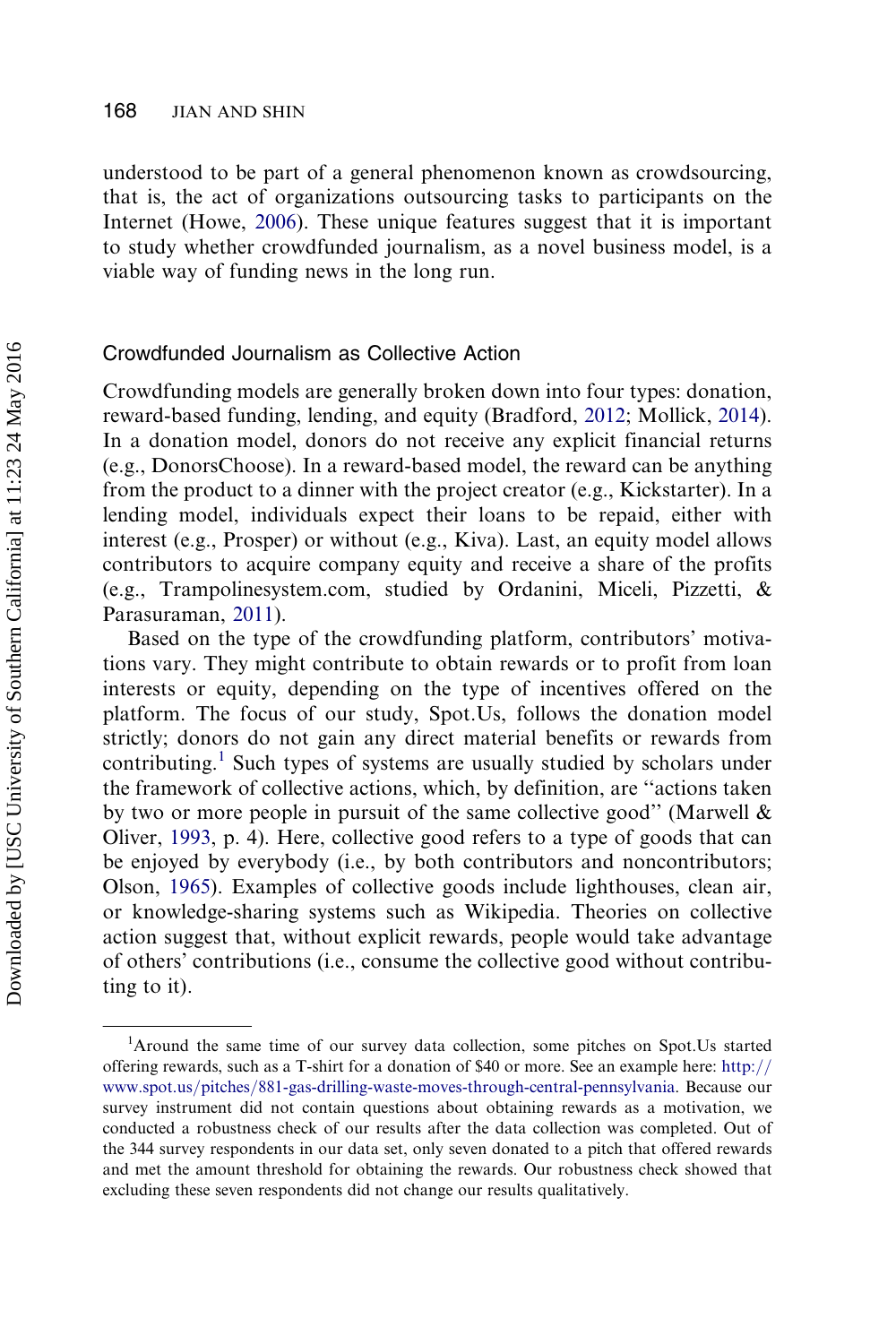In spite of high levels of freeriding, however, many collective action systems thrive because various motivators drive contributions in these systems. The collective action literature identifies a number of general motivations behind contributors' behaviors, including altruism (Nov, Naaman, & Ye, [2008](#page-20-0)), learning useful skills or gaining knowledge (Raymond, [1999\)](#page-20-0), beliefs in sharing content (Elliott & Scacchi, [2005](#page-19-0); Nov, [2007](#page-20-0)), self-esteem (Nov, [2007\)](#page-20-0), and fun or other enjoyment-based motivations (Lakhani & Wolf, [2003;](#page-19-0) Nov, [2007](#page-20-0)).

Prior researchers have also found that in collective action systems that facilitate social interactions, several social motivations could be triggered, such as social influence and concerns for one's image (i.e., what other people think of the individual). For instance, the influence of friends is a strong predictor of an individual's prosocial behavior (Barry & Wentzel, [2006\)](#page-18-0). People are more likely to contribute to public goods when both their identity and the dollar amount of their donations are publicly displayed (Andreoni & Petrie, [2004\)](#page-18-0). These social motivations may be relevant to crowdfunded journalism because Spot.Us combines public displays of donations with social media features. These include posting each donor's headshot together with the amount donated on a story's page along with providing the option of showing a donor's contribution on his or her Facebook page or Twitter feed.

In online systems that are anchored in some offline or online communities (which Spot.Us is because it focuses on local news in various geographic areas), members of the communities may contribute out of their sense of belonging to their communities. For instance, Bentley, Hamman, Ibold, Littau, and Meyer (2006) investigated the underlying motivations of citizens who contributed to a local news website and found that contributors identified a strong sense of community as the primary reason for their voluntary activities.

In summary, we have identified eight motivators from the collective action literature: altruism, understanding (new knowledge or gaining new skills), beliefs in the freedom of content, self-esteem, fun, social influence, self-image, and supporting one's community, and these motivators were included in our survey for donors to crowdfunded journalism.

#### Motivations in Crowdfunding

Most motivations uncovered in the crowdfunding research overlap with findings from the collective action literature. Based on qualitative interviews with both journalists and donors on Spot.Us, Aitamurto ([2011\)](#page-18-0) found the primary reasons for donations to be more altruistic than instrumental, in line with findings by Nov et al. [\(2008](#page-20-0)). Similarly, using donor behavior data from a crowdfunded journalism site, Burtch et al. [\(2013](#page-19-0)) found that prior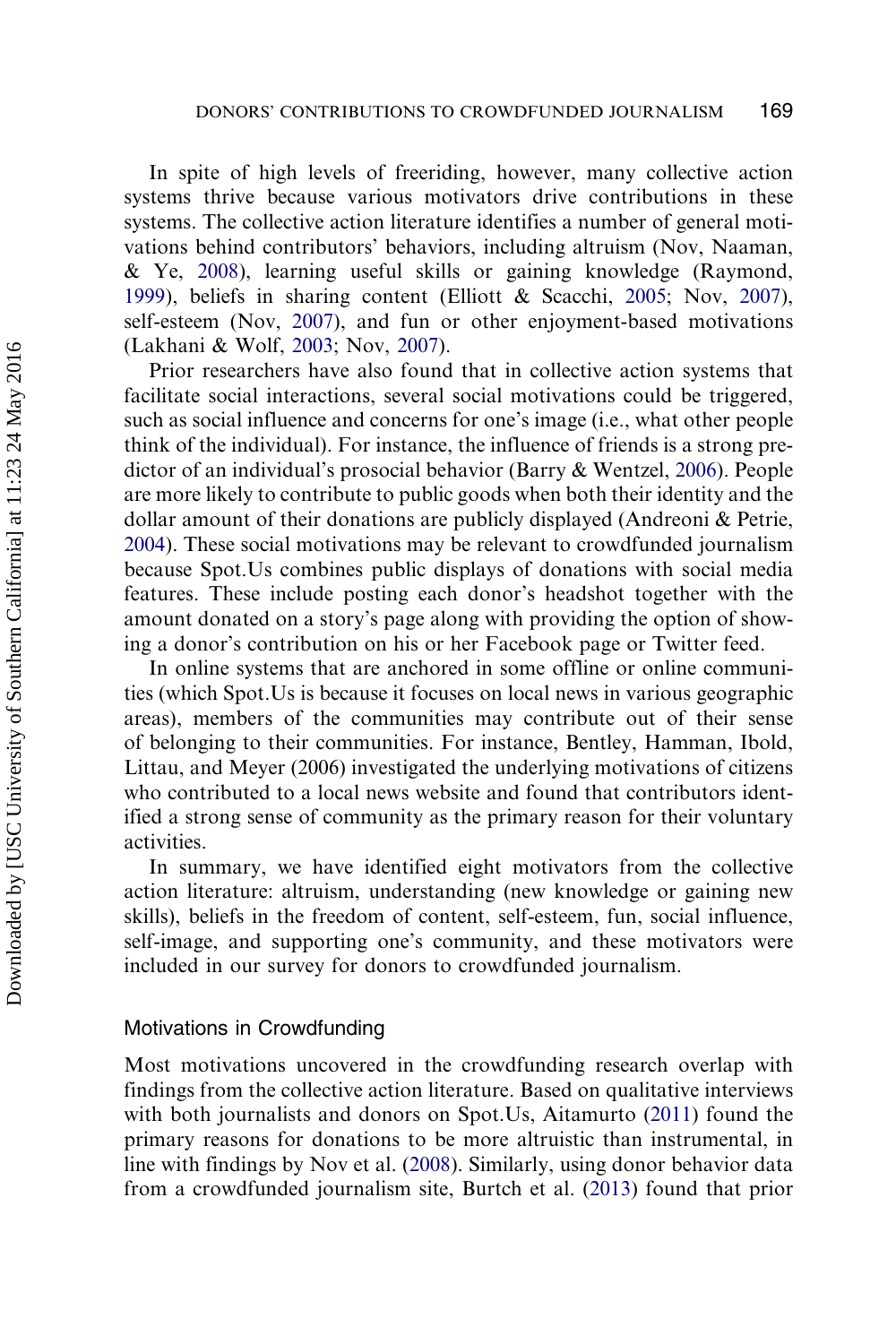donations negatively affect subsequent contribution levels, an effect also identified by Kuppuswamy and Bayus ([2013](#page-19-0)) using funder behavior data from Kickstarter. Because donors appear to favor contributing to projects that are most in need of their support, Burtch et al. [\(2013](#page-19-0)) interpreted this result as implying that donors of crowdfunded journalism are motivated by altruistic reasons, rather than reciprocity, fairness, or conforming to social norms (Borck, Frank, & Robledo, [2006](#page-18-0)). Furthermore, evidence for altruism as an important funding motivation was also provided by qualitative interview-based studies on other crowdfunding platforms. Besides receiving rewards (on reward-based platforms) or financial returns (on equity-based platforms), crowdfunders were also motivated by supporting a cause and helping others with similar interests (Gerber, Hui, & Kuo, [2012](#page-19-0); Ordanini et al., [2011\)](#page-20-0).

In addition, research on people's motivations in crowdfunding has also revealed that crowdfunders value a sense of belonging to their community (Aitamurto, [2011\)](#page-18-0) or strive to be ''part of a communal social initiative'' (Ordanini et al., [2011](#page-20-0), p. 461), echoing findings from the collective action literature (Bentley et al., [2006](#page-18-0)). This sense of belonging to a community is also an important motivator for contributors to reward-based crowdfunding (Gerber et al., [2012\)](#page-19-0) as well as for participants in crowdsourcing communities (Brabham, [2010](#page-18-0)).

As observed by many scholars (Agrawal, Catalini, & Goldfarb, [2011;](#page-18-0) Aitamurto, [2011;](#page-18-0) Mollick, [2014](#page-20-0)), in crowdfunding, project creators are essentially entrepreneurs who are responsible for both obtaining funding and developing the products. Agrawal et al. [\(2011](#page-18-0)) connected crowdfunding to the entrepreneur financing literature, which pays special attention to the importance of ''seed money'' from entrepreneurs' family and friends (FF) in helping the entreprenuers launch their ventures (Parker, [2009\)](#page-20-0). Due to personal connections with entrepreneurs, FF have the advantages of knowing about the entrepreneurs' abilities compared with other supporters (Cumming & Johan, [2009\)](#page-19-0). Therefore, FF contributions can serve as a signal of their beliefs in the success potential of the entrepreneurs to subsequent supporters. Indeed, many crowdfunders reported that helping their friends was an important reason for making contributions (Gerber et al., [2012](#page-19-0)). The early stages of financing in startup companies also tend to depend heavily on entrepreneurs' personal networks (Agrawal et al., [2011](#page-18-0)). Similarly, in reward-based (Mollick, [2014](#page-20-0)) crowdfunding, project creators' own social networks play important roles in their funding successes.

Overall, the crowdfunding literature focusing on funder motivations has produced results consistent with prior research in collective action, highlighting the importance of altruism and contributing to one's community. In addition, insights from entrepreneur finance literature point to friends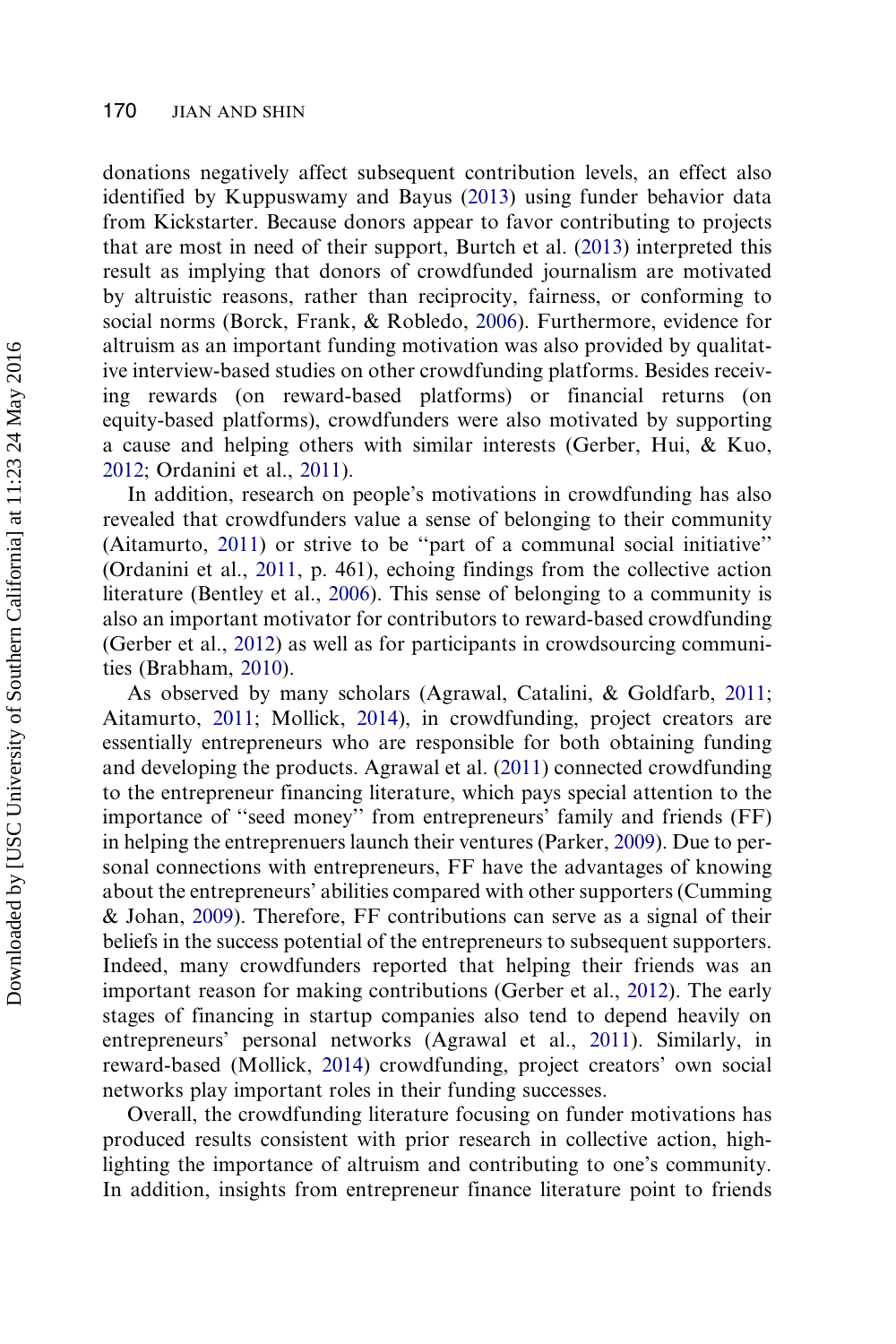and family as another important factor that we should include in our study. Thus, FF, together with the eight motivators suggested in the collective action literature, makes nine motivators we eventually included in our survey on crowdfunders.

Building on prior research, we systematically investigated donor motivations in crowdfunded journalism. Although prior research has identified a number of motivators using case studies, qualitative interviews, or inferences from donor behaviors, in this study we draw on a relatively large-scale  $(N = 344)$  survey of crowdfunders, combined with server-side behavior data, to measure the relative importance of these motivators as well as to identify motivators that are predictive of sustained high levels of contribution.

#### RESEARCH QUESTIONS

Because there have been few large-scale empirical studies that involve the individual participants in crowdfunded journalism, it is worth examining their basic demographic profile to tailor incentives and marketing strategies accordingly. Therefore, we ask,

RQ1: What are the demographic characteristics of crowdfunded journalism contributors, and what are their media consumption patterns?

With the potential motivations identified in the collective action and crowdfunding literature, we attempt to ascertain the primary motivations behind participants' contributions.

RQ2a: What are the dominant motivations indicated by contributors of crowdfunded journalism?

Previous studies in collective action systems have shown that new and veteran participants may have different motivations (Bryant, Forte, & Bruckman, [2005;](#page-18-0) Clary, Snyder, & Ridge, [1992;](#page-19-0) Lampe, Walsh, Velasquez, & Ozkaya, [2010\)](#page-19-0). For example, as novice Wikipedia editors become more proficient, their goals in participation also change (Bryant et al., [2005](#page-18-0)). Similarly, contributors may continue participating for reasons other than those that led them to the site (Lampe et al., [2010\)](#page-19-0). Although the nature of participation in crowdfunded journalism differs from that of Wikipedia and other user-generated content sites, these findings highlight the fact that first-time and returning contributors may be motivated for different reasons. In our data, in particular, 66% of all crowdfunders only contributed once and never returned. Perhaps the excitement of participating in this novel model for funding news wears off, or some funders' first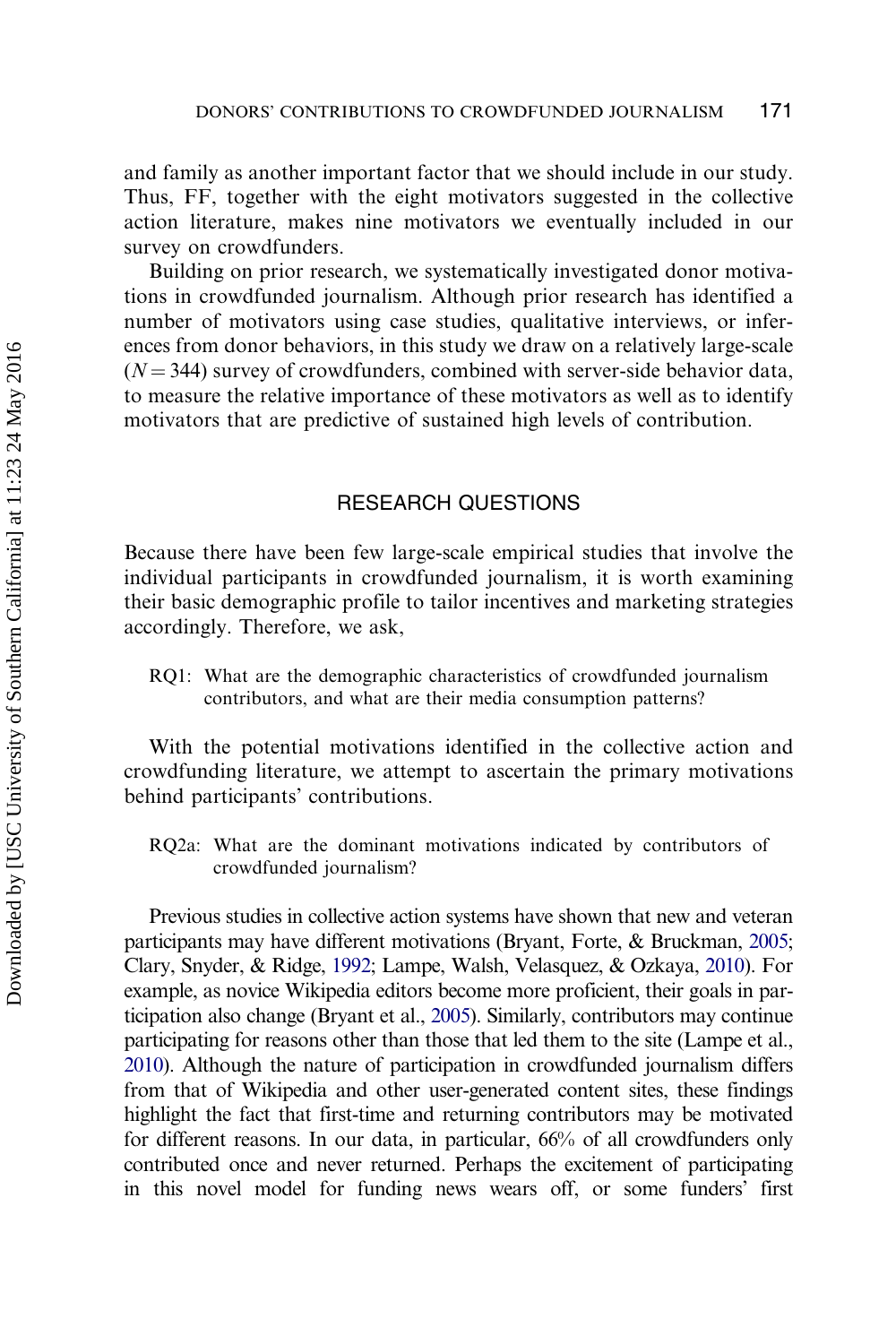#### 172 JIAN AND SHIN

contributions might have been to support a reporter as a friend, and they did not return for a second time because they had ''done their bit.'' In any case, systematic differences discovered between first-timers and returning donors will shed light on the sustainability of crowdfunded journalism as a business model for news. We ask the following:

RQ2b: How do motivations differ between novice and experienced contributors?

Third, by combining motivation data and data on donors' actual behaviors, we attempt to examine whether certain motivations better predict contribution than others do:

RQ3a: What motivations best predict the number of contributions? RQ3b: What motivations best predict the amount of contributions?

#### METHOD

Contributors' motivations were assessed using a web-based survey on Spot. Us's website, and unobtrusive measures of donors' behaviors were collected via the website's database. The study received Institutional Review Board approval on March 3, 2011, prior to data collection from April through May 2011.

#### Server Data

Established in 2008, Spot.Us has accumulated a rich amount of data of donor behavior. We obtained a copy of the server data, which contained attributes of all donations made on the site, including which users donated to which story, the time and amount of each donation, and characteristics of each story. The data spanned the period between Spot.Us's inception, October 20, 2008, and the day on which the database was obtained from Spot.Us, May 16, 2011. A total of 10,227 donations were made to 234 stories on the site; 5,376 individual donors each made at least one donation, and 3,564 (66%) donated only once. During this period, Spot.Us collected \$228,423, more than half of which was from individual donors, in small amounts ranging from \$5 to \$10 (Jian & Usher, [2014\)](#page-19-0).

#### Survey Procedure

We conducted a web-based survey on Spot.Us's website from April 14 to April 29, 2011. Our survey was administered via the ''community-centered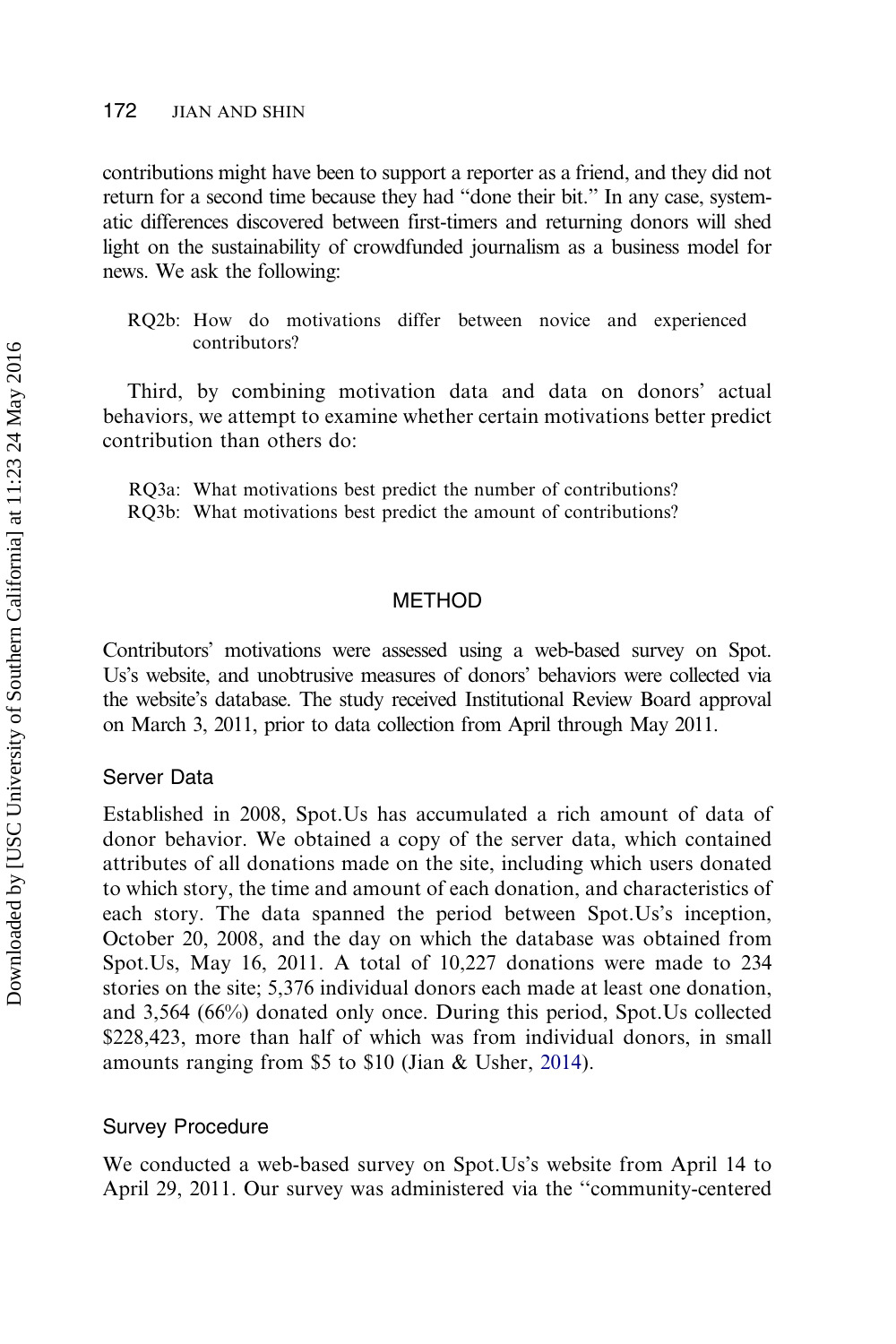advertising'' program that was launched on May 11, 2010, on Spot.Us. This was a novel program that provided contributors with options to take surveys and earn cash as credits that they could then donate to any stories on Spot.Us. These surveys were used as marketing tools by private or public organizations to solicit feedback from current or potential customers. Visitors to the site could discover any survey, including ours, by clicking the ''Earn Credits'' menu button on the front page. Upon completion of our survey, every participant received \$8 for donation to any stories on the site.

Arguably, our survey might provide some extra incentive for donors to contribute, hence creating a selection bias of our sample. Nevertheless, we believe that this effect is minimal because such surveys were a natural part of the phenomenon we study, given that our survey was among the surveys regularly available on Spot.Us as part of its community-centered advertising program. According to our data, for each individual contribution, the contributor encountered 2.5 ( $SD = 0.94$ ) surveys available for earning credits before they donated. In fact, during the observed 1-year period of the community-centered advertising program, 19 surveys were administered on the site, each spanning an average of 5.5 weeks. Payment to each participant ranged from \$2.60 to \$10 and averaged \$5.06. Because our survey contained more questions (48) than did most other surveys  $(M = 9.26,$  $SD = 10.32$ , we paid \$8, an amount above average, to appropriately compensate the participants for their time. Overall, we believe that our survey did not distort donor behavior much beyond the natural influence of the ongoing community-centered advertising program.

Three hundred seventy-one respondents filled out the survey questionnaire, constituting 85% of the 436 active donors—those who donated at least once—during the survey period. Of course, these 371 respondents were a small portion of the total population of donors (5,376), and the survey targeted active donors only during a short period (15 days). As expected, respondents to this survey had a record of more active donations than do all registered donors of Spot.Us. Although the average donor donated 1.9 times  $(SD = 7.13)$  in his or her lifetime, our survey respondents donated 4.1 times  $(SD = 4.80)$  on average. In addition, to partially address potential biases due to our survey respondents' tastes in story topics, the distribution of topics (e.g., crime, education, and public health) of the 17 stories on the site during the survey period were compared with the distribution of all the stories posted on Spot.Us since its inception. We did not observe any significant differences in the distribution of the topics.

Following the survey, we matched up responses with server data using anonymized member accounts. Of the 371 survey responses, 15 had not made any donations at the time of our server data collection. Therefore, their data were excluded from further analysis. Twelve respondents who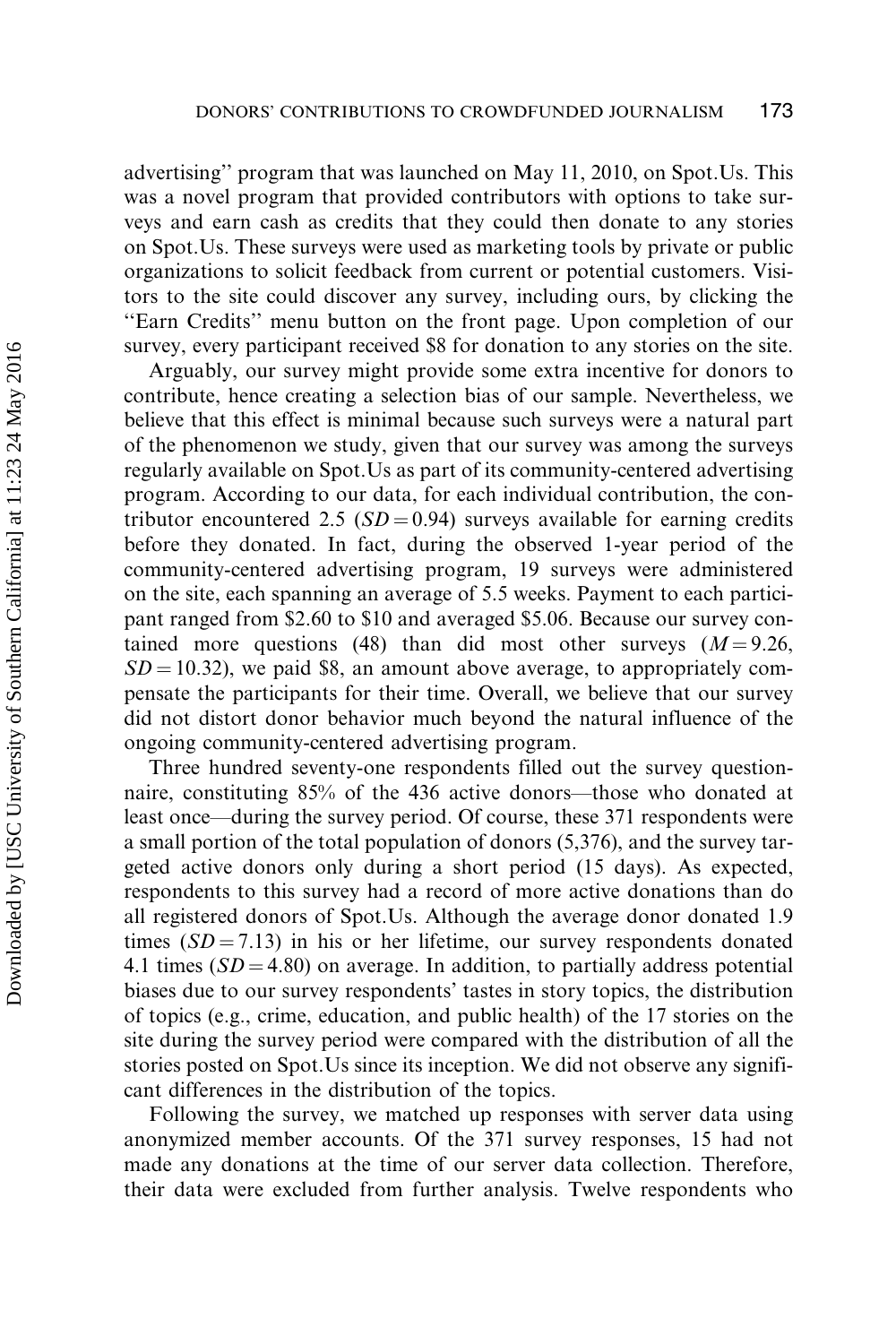registered as news organizations were also excluded.<sup>2</sup> As a result,  $344$ respondents remained for the study. There were no missing data, and no respondent dropped out.

To check the extent to which social desirability might affect our survey respondents' answers, we compared their self-reported typical amount of donation per story with their actual donation behavior. Among all 344 respondents,  $22.1\%$  ( $n = 76$ ) underreported the amount (by an average amount of \$5.10), 56.4% ( $n = 161$ ) reported truthfully, and 21.5% ( $n = 74$ ) overreported (by an average amount of \$7.30). It appears that the discrepancy between their reports and behaviors was mainly due to memory errors rather than social desirability biases, given the relatively symmetric distribution of reporting errors.

#### Survey Instrument

The survey questionnaire contained demographic questions, asked respondents whether they themselves were Spot.Us reporters, how much they typically donated, whether it was their first visit, and whether they donated cash out of pocket or credits earned from participating in surveys. In addition, we collected information about the respondents' local news consumption, and the nine motivation scales were measured with three items each. The number of items per scale was chosen in consideration of the trade-off between scale reliability and survey fatigue, given the large number of scales in the study.

Five motivation scales were adapted from instruments established in prior literature. Three—altruistic value, understanding, and self-esteem were adapted from the widely used scales developed in Clary et al.'s ([1992\)](#page-19-0) study on volunteering for nonprofit organizations. Two other scales, belief in freedom of content and fun, were adapted from Nov [\(2007](#page-20-0)). The adaption of the original scales involved changing some words to make items relevant to donation in the journalism context. In addition, because Nov reported only single-item measures for each scale, two additional items were added to make them comparable with other scales.

The remaining four scales—FF, community, social influence, and selfimage—were self-developed. The FF scale was developed based on the entrepreneurial finance literature (Parker, [2009\)](#page-20-0). The community scale was developed in reference to Omoto and Snyder's [\(2002](#page-20-0)) community concern scale. We should note that not all of the prior research in collective

<sup>&</sup>lt;sup>2</sup>Spot. Us allows organizations (mostly news organizations) to register and donate to stories. About 40% of the funds donated to Spot.Us were from news organizations (Jian & Usher, [2014](#page-19-0)).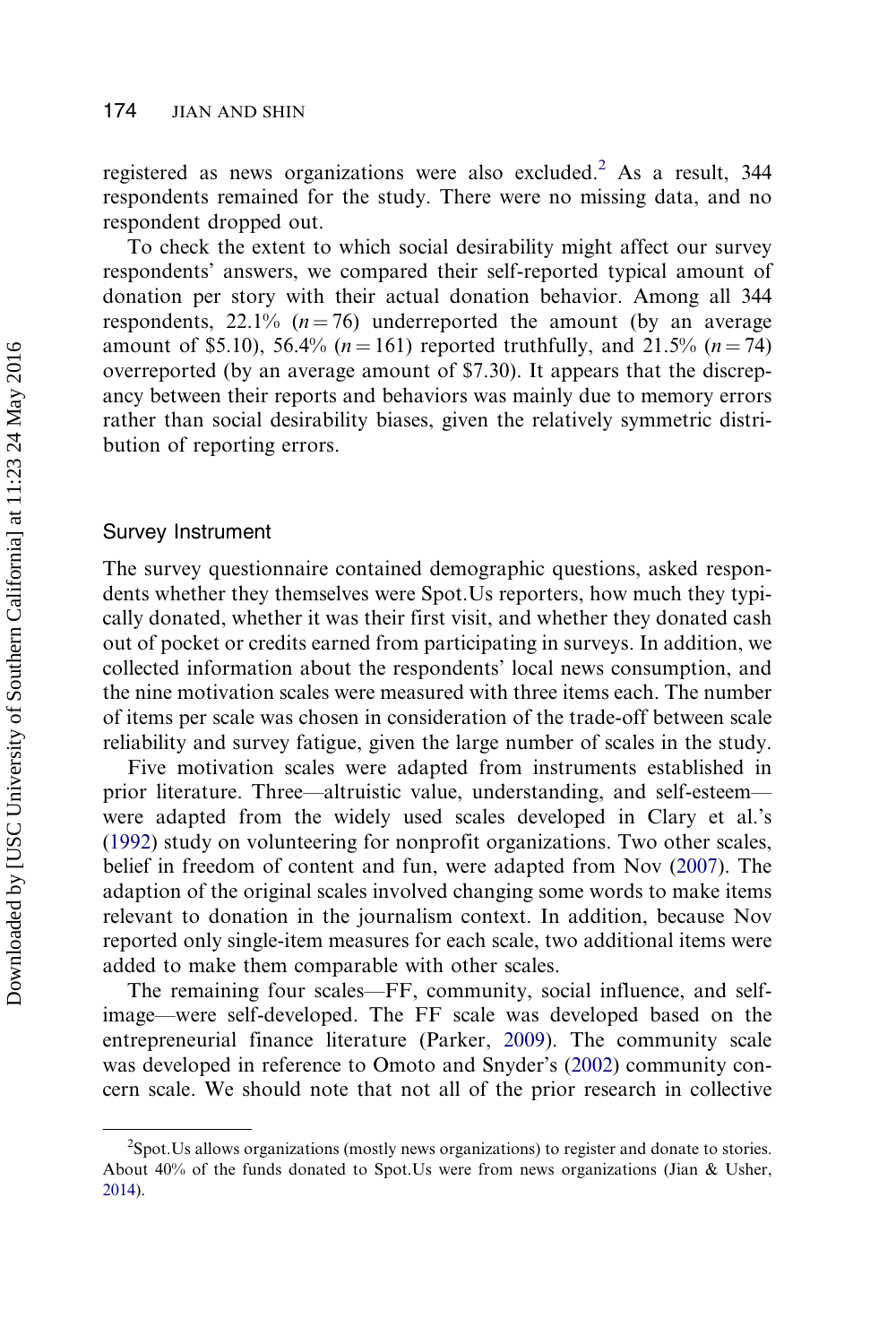action makes a distinction between social influence and image concerns. For example, Asturias's ([2006\)](#page-18-0) study on donations to public radio uses a social norm scale that is a mix of both. In addition, our social influence maps onto a combination of multiple scales (i.e., beliefs in social norms and motivation to comply) that were developed for testing the theory of planned behavior (Ajzen, [1991](#page-18-0)). To keep the length of our survey reasonable, we developed our own single scale of social influence. Last, we developed the self-image scale in reference to Rioux and Penner's ([2001\)](#page-20-0) survey instrument used for studying image management by employees. For each item (see the appendix), respondents rated the extent to which the item constituted a factor in their decisions to donate. Response options ranged from 1 (not at all a factor) to 5 (a key factor). Scale scores were created by averaging the three items for each scale.

Reliability coefficients for all nine scales were above the acceptable minimum of .70 (Nunnally, [1978](#page-20-0)). A confirmatory factor analysis using LISREL on the data supported our nine-factor model. The analysis showed a good fit of the data to the model with a ratio of chi-square to degrees of freedom  $(\chi^2/df)$  of 2.90.<sup>3</sup> All items loaded significantly  $(p < .01)$ , and other indices were also satisfactory (comparative fit index  $= .96$ , goodness-of-fit index  $= .85$ , adjusted goodness-of-fit  $index = .81$ , root mean square error of approximation = .06).

#### RESULTS

RQ1 deals with basic donor demographics and characteristics. The racial distribution of donors<sup>4</sup> differs from the general population (U.S. Census Bureau, [2010](#page-20-0)) in the United States,  $\chi^2(6, N = 344) = 88.15, p < .001$ . Whites (74.4% vs. 63.7%),<sup>5</sup> Native Hawaiian and Pacific Islanders (1.8% vs. 0.2%), and Asians (8.1% vs. 4.8%) were overrepresented, and Blacks (3.5% vs. 12.6%) were underrepresented. Donors were relatively young (66.8% were 21–40, higher than the 30.9% for the general population), $6$  more likely to be female (57% vs. 43%, compared with 51% vs. 49% in the general population,  $z = 2.15$ ,  $p = .03$ ; U.S. Census Bureau, 2010), and were well educated (92.4% have received at least some college education, compared with the national level of 56.8% for those above 25; U.S. Census Bureau, [2011\)](#page-20-0).

<sup>&</sup>lt;sup>3</sup>Values as low as 2 or as high as 5 have been recommended to indicate a reasonable fit (Marsh & Hocevar, [1985\)](#page-19-0).

<sup>&</sup>lt;sup>4</sup>Of the respondents, 29.1% were from the state of California, and the rest were from other states.

<sup>5</sup> U.S. Census data do not tabulate Latinos and Whites as mutually exclusive.

 ${}^{6}$ The age brackets for the general population were 10 to 19, 20 to 29, and so on.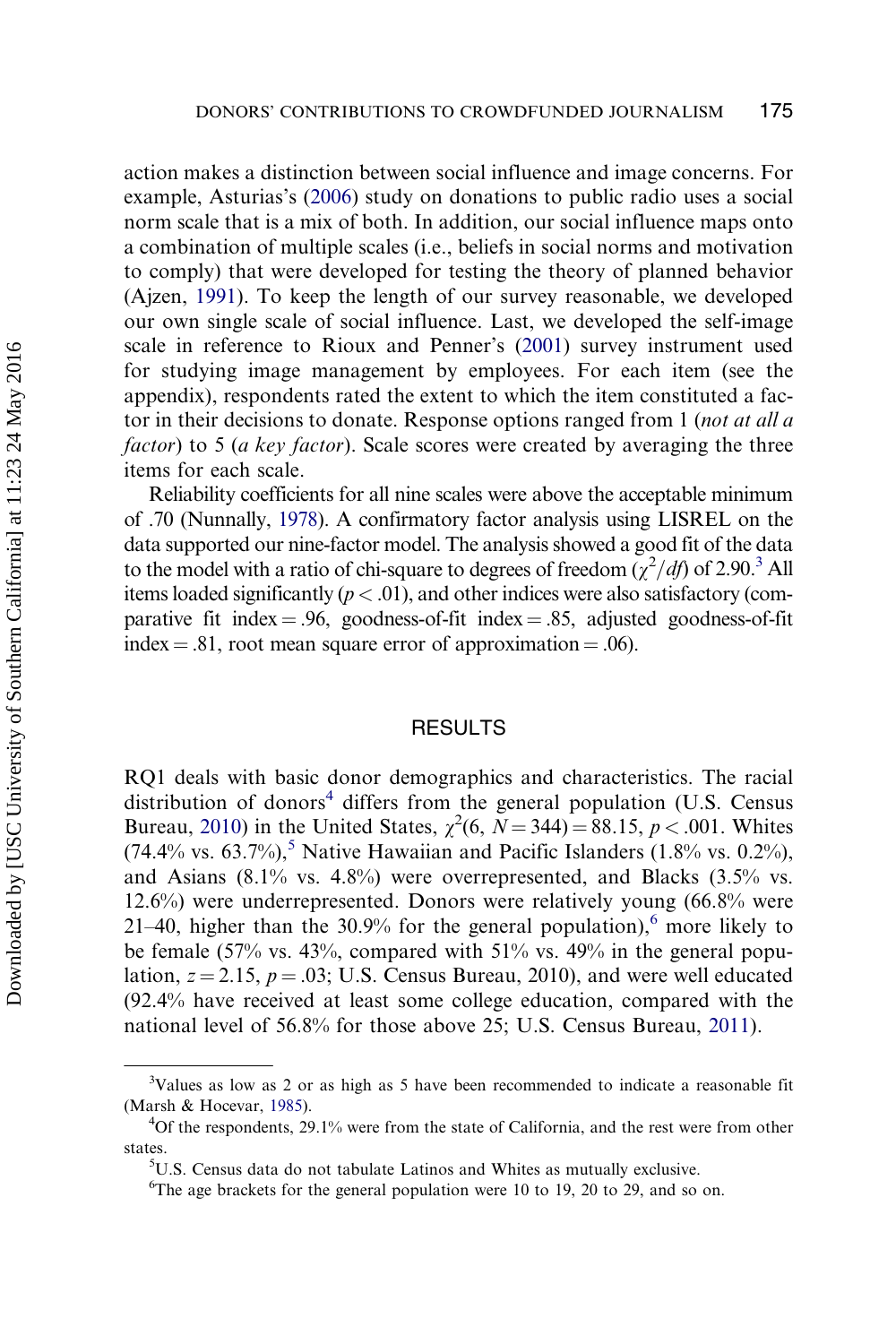#### 176 JIAN AND SHIN

Most donors played the sole role of a donor on the site: Only 27 of them were registered on Spot.Us as reporters (0.08%). Most respondents were active consumers of local news: A majority of respondents (67%) indicated that they read or watched local news on a daily basis, and 20% said they did so two to three times a week. Many (51%) felt there was a lack of local news coverage. Correlation analyses revealed that those who felt a lack of local news coverage tended to donate more frequently  $(r = 13, n = 344, p < .05)$ than did those who did not sense such a lack.

In summary, our analysis reveals that the donors of Spot.Us were relatively young, were well educated, and comprised more female than male individuals compared with the general U.S. population. Based on the small amounts of the donations, these donors also fit the profile of grassroots supporters. Our survey respondents' average donation amount (\$9) per story did not differ much from that of all Spot.Us donors' (\$8). Thirty-five percent of all donations were made by cash, and 65% were by credits earned through the community-centered advertising program, indicating that donating through credits had become a common practice on Spot.Us.

Regarding RQ2a, of the primary motivations of crowdfunders, as shown in Table 1, belief in freedom of content  $(M = 4.40, SD = 0.73)$ , altruistic value ( $M = 4.28$ ,  $SD = 0.81$ ), and community ( $M = 3.97$ ,  $SD = 0.94$ ) were the most highly rated. Understanding, FF, and self-esteem were moderately important motivations, all with scores much below 4.0, ranging from 3.04 to 3.64. The fun, image, and social motives were relatively weak, all with mean scores lower than 3.0.

For RQ2b, we defined novice and experienced donors in two different ways: (a) first-time versus returning donors and (b) top 10% versus bottom 90% of donors with regard to the total number of donations. Comparing

TABLE 1

| Descriptive Statistics for Motivations |      |      |                     |  |  |
|----------------------------------------|------|------|---------------------|--|--|
| <b>Motivation</b>                      | M    | SD.  | Cronbach's $\alpha$ |  |  |
| <b>Belief</b>                          | 4.40 | 0.73 | 0.77                |  |  |
| Altruistic                             | 4.28 | 0.81 | 0.80                |  |  |
| Community                              | 3.97 | 0.94 | 0.82                |  |  |
| Understanding                          | 3.64 | 1.06 | 0.87                |  |  |
| FF                                     | 3.54 | 1.47 | 0.93                |  |  |
| Self-Esteem                            | 3.04 | 1.04 | 0.78                |  |  |
| Fun                                    | 2.71 | 1.00 | 0.76                |  |  |
| Self-Image                             | 2.14 | 0.93 | 0.70                |  |  |
| Social Influence                       | 2.12 | 1.17 | 0.88                |  |  |
|                                        |      |      |                     |  |  |

*Note.*  $N = 344$ . FF = family and friends.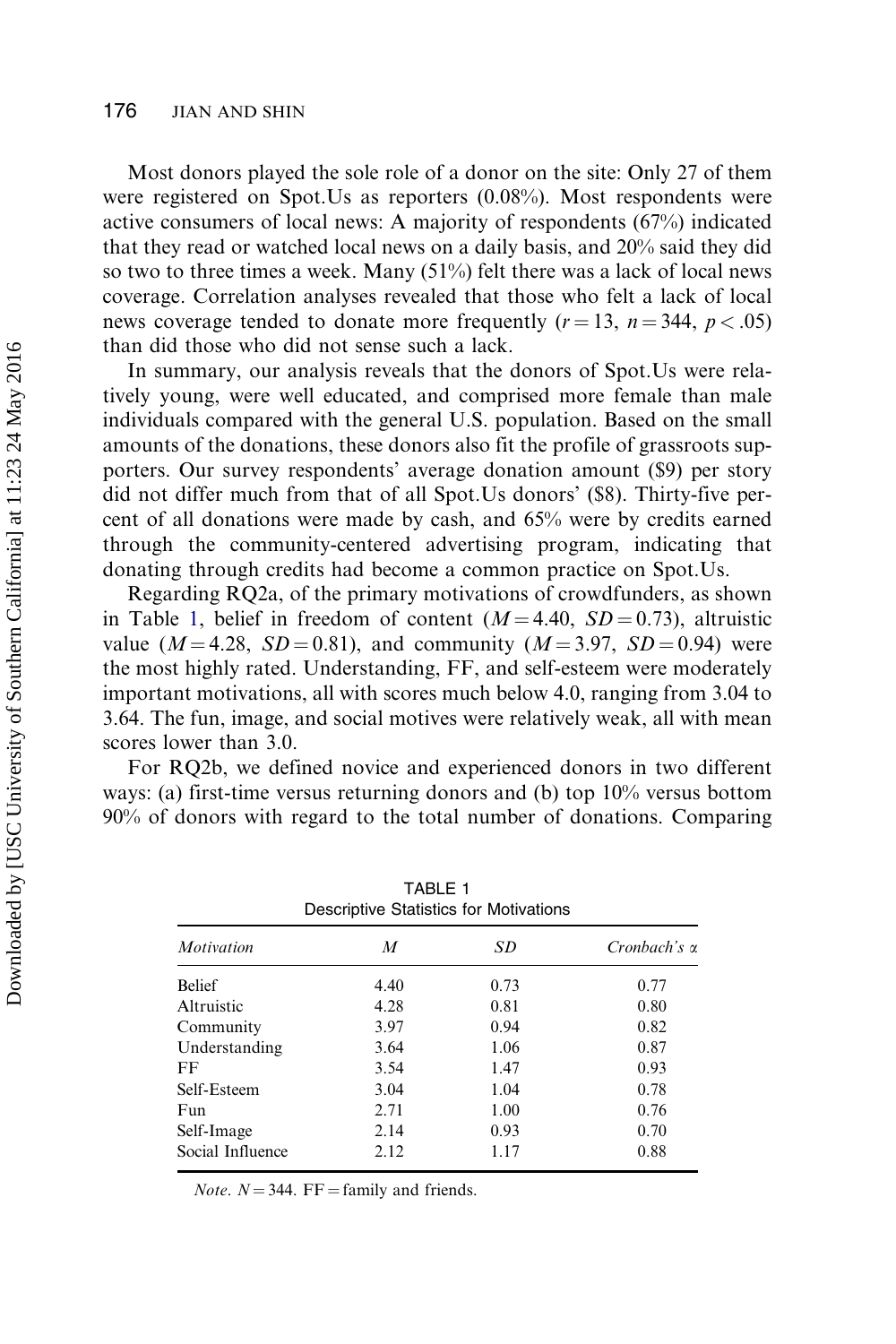<span id="page-13-0"></span>

|                  | First-time donor versus returning |                        |          | Bottom $90\%$ versus top $10\%$ |                         |           |  |
|------------------|-----------------------------------|------------------------|----------|---------------------------------|-------------------------|-----------|--|
|                  | First Time <sup>a</sup>           | Returning <sup>b</sup> | t        | Bottom $90\%$ <sup>c</sup>      | Top $10\%$ <sup>d</sup> | t         |  |
| <b>Belief</b>    | 4.40(0.63)                        | 4.40(0.76)             | $-0.03$  | 4.41 (0.70)                     | 4.38(0.97)              | 0.17      |  |
| Altruistic       | 4.42(0.72)                        | 4.23(0.83)             | 1.81     | 4.29(0.79)                      | 4.18(0.95)              | 0.80      |  |
| Community        | 4.01(0.86)                        | 3.96(0.96)             | 0.45     | 3.98(0.92)                      | 3.93(1.05)              | 0.28      |  |
| Understanding    | 3.81(0.94)                        | 3.59(1.09)             | 1.68     | 3.64(1.06)                      | 3.59(1.04)              | 0.31      |  |
| FF               | 3.99(1.25)                        | 3.41(1.50)             | $3.09**$ | 3.57(1.45)                      | 3.31(1.59)              | 1.07      |  |
| Self-Esteem      | 3.12(1.15)                        | 3.02(1.00)             | 0.77     | 3.02(1.04)                      | 3.24(0.10)              | $-1.26$   |  |
| Fun.             | 2.57(1.08)                        | 2.75(0.97)             | $-1.46$  | 2.65(0.99)                      | 3.17(1.00)              | $-3.08**$ |  |
| Self-Image       | 2.23(1.05)                        | 2.11(0.88)             | 0.99     | 2.11(0.93)                      | 2.36(0.90)              | $-1.65$   |  |
| Social Influence | 2.30(1.31)                        | 2.06(1.13)             | 1.55     | 2.12(1.16)                      | 2.05(1.25)              | 0.45      |  |

TABLE 2 Motivation Differences Between Novice Donors and Experienced Donors

Note. Standard deviations appear in parentheses.

 $n = 79.$   $^b n = 265.$   $^c n = 305.$   $^d n = 39.$ 

\*\* $p < .01$ .

first-time and returning donors, t tests revealed a significant difference in the FF motivation but not in the other motivations (see Table 2). First-time donors ( $M = 3.99$ ,  $SD = 1.25$ ) gave higher scores to FF than returning donors ( $M = 3.41$ ,  $SD = 1.50$ ),  $t(342) = 3.09$ ,  $p < .01$ . The donors in the top 10% scored significantly higher on the fun motivation  $(M = 3.17,$  $SD = 1.00$ ) than the bottom 90% ( $M = 2.65$ ,  $SD = 0.99$ ),  $t(342) = 3.08$ ,  $p < .01$ .<sup>7</sup> For all other motivations, the comparisons yielded statistically insignificant results.

To predict the number of donations (RQ3a) and donation amount (RQ3b), we used regression analyses that treated the nine motivations as independent variables. Because contributions could also be influenced by donors' tenure (time since registration), status (whether they were registered as reporters or donors), and whether they were first-time donors, these factors were added as control variables. We also controlled for donors' age, gender, and education. Due to the moderate correlations among the motivation factors (see Table [3](#page-14-0)), the possibility of multicollinearity was checked. The tolerance values were all above .4, and variance inflation factor (VIF)

 $7$ As a robustness check, we also correlated the motivation scales with the variable tenure (i.e., how long a donor has been a registered member of Spot.Us). Consistent with findings shown in Table [4](#page-14-0), tenure was positively correlated with fun ( $r = .18$ ,  $p < .01$ ) and negatively correlated with FF  $(r = -0.21, p < 0.01)$ . It is also positively correlated with self-esteem  $(r = 0.14, p < 0.01)$ .  $n = 344$ ,  $p < .05$ ), although with a lower significance level.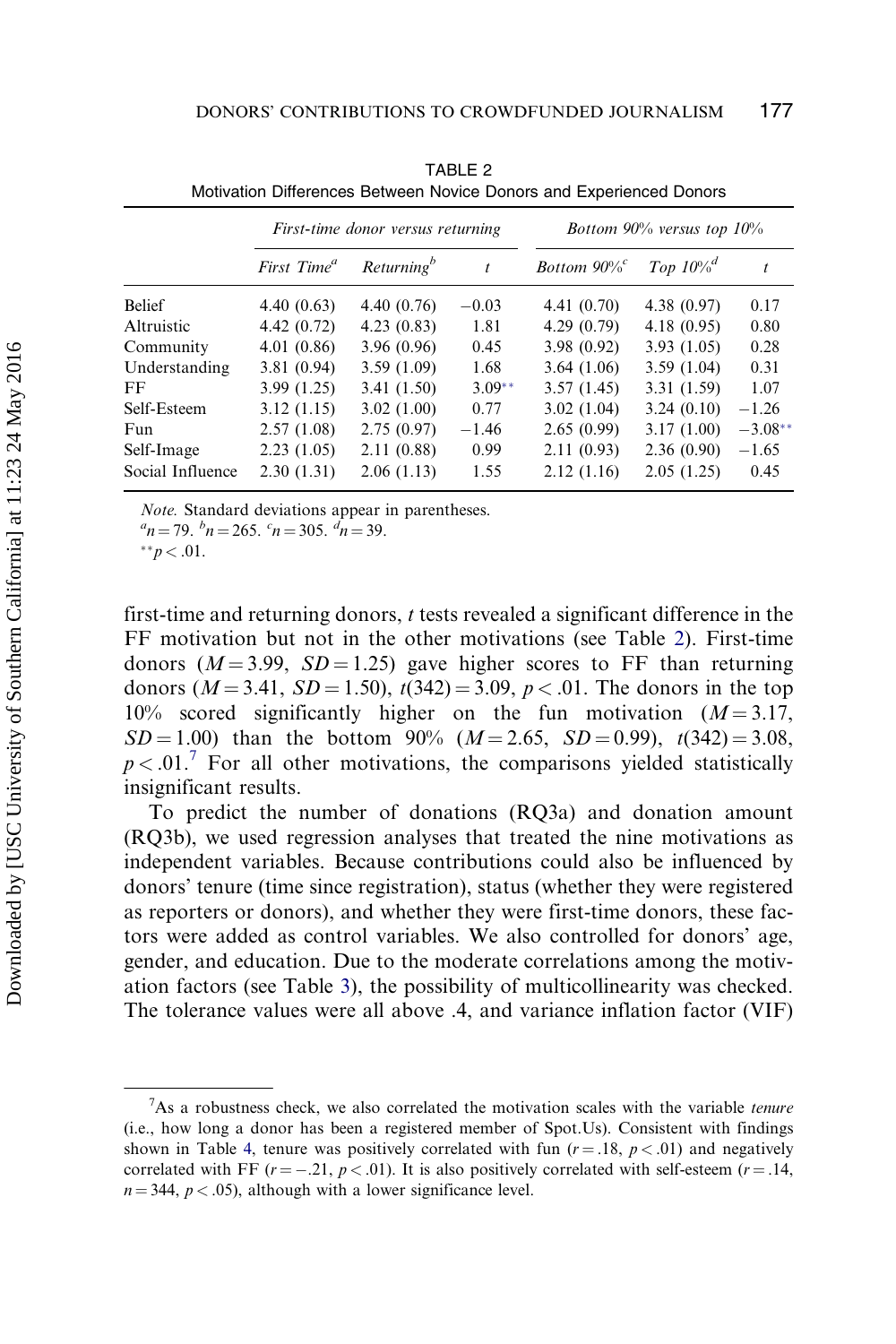<span id="page-14-0"></span>

| Correlations Among Motivations |          |          |          |          |          |          |          |         |   |
|--------------------------------|----------|----------|----------|----------|----------|----------|----------|---------|---|
| <b>Motivations</b>             |          | 2        | 3        | 4        | 5        | 6        | 7        | 8       | 9 |
| Altruistic                     |          |          |          |          |          |          |          |         |   |
| <b>Belief</b>                  | $.65***$ |          |          |          |          |          |          |         |   |
| Community                      | $.65***$ | $.65***$ |          |          |          |          |          |         |   |
| FF                             | .06      | .03      | $-.02$   |          |          |          |          |         |   |
| Social Influence               | .01      | $-.12*$  | .06      | $.39**$  |          |          |          |         |   |
| Self-Image                     | .07      | .05      | $.18***$ | $.30**$  | $.64***$ |          |          |         |   |
| Understanding                  | $.46***$ | $.47**$  | $.63**$  | $.17***$ | $.24***$ | $.25***$ |          |         |   |
| Fun                            | $.14*$   | $.21***$ | $.26***$ | .03      | $.32**$  | $.40**$  | $.38***$ |         |   |
| Self-Esteem                    | $.28**$  | $.31***$ | $.38***$ | $.13*$   | $.32**$  | $.47**$  | $.51**$  | $.62**$ |   |

TABLE 3 Correlations Among Motivations

*Note.*  $FF =$  family and friends.

 $**p* < .05.$   $**p* < .01.$ 

|                                       | Total no. of donations |                    |                     | Total amount of donations |
|---------------------------------------|------------------------|--------------------|---------------------|---------------------------|
|                                       | Returning<br>donors    | All<br>respondents | Returning<br>donors | All<br>respondents        |
| <b>Belief</b>                         | $-0.01$                | $-0.01$            | $-0.04$             | $-0.03$                   |
| Altruistic                            | 0.02                   | 0.02               | 0.06                | 0.06                      |
| Community                             | $-0.02$                | $-0.02$            | $-0.01$             | $-0.02$                   |
| Understanding                         | $-0.01$                | $-0.00$            | 0.01                | 0.02                      |
| FF                                    | $0.13*$                | $0.10*$            | 0.05                | 0.05                      |
| Fun                                   | $0.19**$               | $0.15***$          | $0.20**$            | $0.18**$                  |
| Self-Esteem                           | $-0.15$                | $-0.12$            | $-0.13$             | $-0.11$                   |
| Self-Image                            | 0.09                   | 0.07               | 0.10                | 0.07                      |
| Social Influence                      | $-0.09$                | $-0.06$            | $-0.10$             | $-0.09$                   |
| Tenure                                | $0.55***$              | $0.57***$          | $0.58***$           | $0.62***$                 |
| Age                                   | 0.10                   | 0.08               | 0.08                | 0.07                      |
| Education                             | $-0.04$                | $-0.04$            | $-0.05$             | $-0.04$                   |
| Dummy: Are you a female?              | $-0.01$                | $-0.09$            | 0.09                | 0.08                      |
| Dummy: Are you a first-time<br>donor? |                        | $-0.10$            |                     | 0.04                      |
| Dummy: Are you a citizen?             | $-0.10$                | $-0.08$            | 0.01                | 0.01                      |
| $R^2$                                 | 0.37                   | 0.43               | 0.39                | 0.40                      |

TABLE 4 Regression Predicting Contribution Level (Standardized Coefficients)

*Note.* \* $p < 0.05$ . \*\* $p < 0.01$ . \*\*\* $p < 0.001$ . Tenure was the number of days since account registration. Education had seven levels with the highest level, seven, being "Ph.D / M.D", and the lowest level, one, being ''less than high school diploma.'' We included a 'prefer not to say' option, which was replaced with the mean value during data analysis.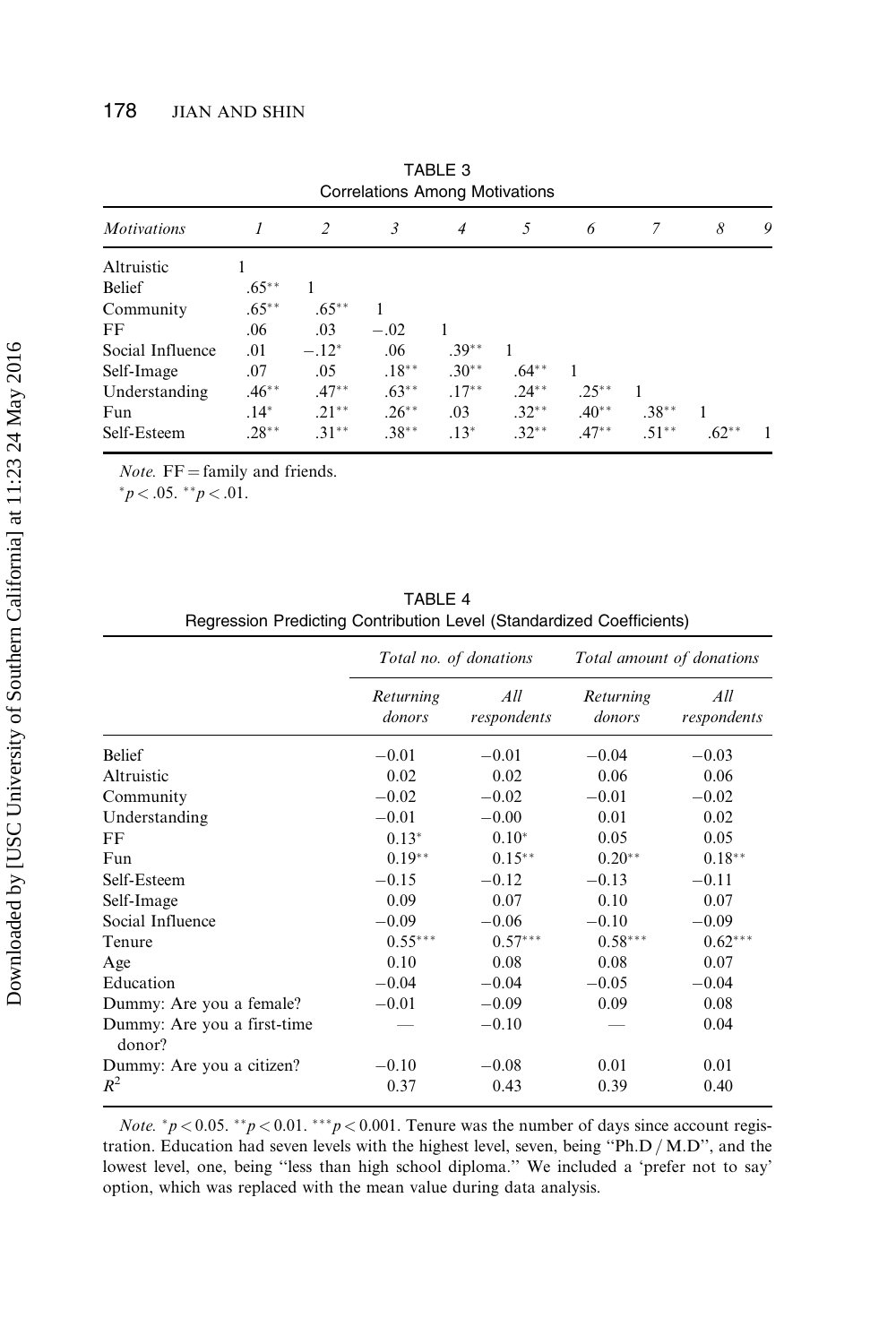values were below 3.0, suggesting that multicollinearity should not cause unreliability of the coefficient estimates.

The regression analysis (see Table [4\)](#page-14-0) for RQ3a demonstrated that out of all nine motivations, only fun ( $\beta = 0.15$ ,  $p < .01$ ) and FF ( $\beta = 0.10$ ,  $p < .05$ ) were positively associated with the number of donations. Both fun  $(\beta = 0.19, p < .01)$  and FF  $(\beta = 0.13, p < .05)$  were also strong predictors for returning donors' contribution levels.

For RQ3b, the regression analysis showed that the fun motivation  $(\beta = 0.18, p < .01)$  was strongly positively associated with the amount of donations, although no statistically significant effect of the FF motivation was found ( $\beta = 0.05$ ,  $p = .36$ ). For returning donors, the results remained the same with slightly larger coefficients for the fun motivation ( $\beta = 0.20$ ,  $p < .01$ ).

#### **DISCUSSION**

Donors to crowdfunded journalism tend to be young and well educated. Assuming education is a positive indicator of income, we might interpret that donors are relatively affluent. For crowdfunded journalism to be fully representative of the population in its community, perhaps participation needs to expand to other social groups. In addition, donors felt there was a lack of local news coverage and perhaps saw crowdfunded journalism as a way to fill the gap.

With regard to donors' motivations, three intrinsic motivators—belief in freedom of content, altruism, and contributing to their communities emerged as the strongest self-reported motivations. These results confirm findings by both Aitamurto ([2011\)](#page-18-0) and Burtch et al. ([2013](#page-19-0)).

In contrast, when predicting sustained contributions, fun and FF appeared to be the only two significant factors. Such a difference between stated motivations and the motivations that predict actual behaviors is not new. It might be due to social desirability biases (Phillips & Clancy, [1972\)](#page-20-0) that lead the respondents to overstate their altruistic motivations. The values pursued initially by donors might differ from what keeps them engaged (Lampe et al., [2010](#page-19-0)), or donors' motivations may evolve over time (Bryant et al., [2005](#page-18-0)).

It is surprising that fun appears to be a clear predictor of donation levels. Although in much of the collective action literature, fun was an important motivator, we expected it to be a weak motivator for crowdfunded journalism. This is because in many collective action systems, the activities involved in contributing are themselves interesting, such as creating new open-source software in teams of fellow programmers from around the world (Lakhani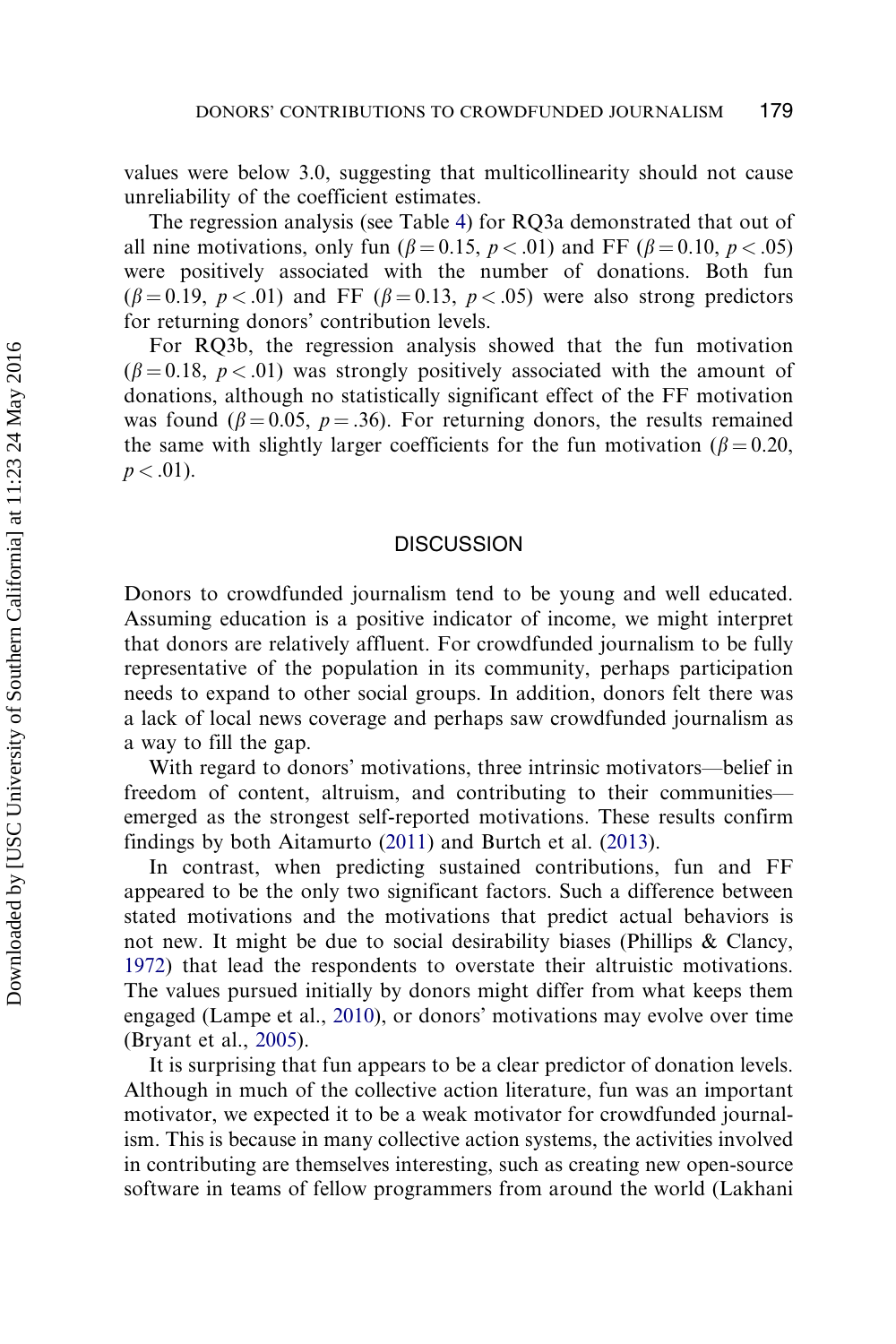& Wolf, [2003\)](#page-19-0). In crowdfunded journalism, however, donation was the primary activity. Even though Spot.Us provides donors with opportunities to engage in reporting, by commenting, suggesting leads, or volunteering to help take photos, donors tend to underutilize these features, as the donors would like to leave that work to the "professionals" (Aitamurto, [2011,](#page-18-0) p. 11).

Instead, we speculate that the fun factor might have been driven by the novelty of crowdfunded journalism (Ordanini et al., [2011\)](#page-20-0) and by the empowerment that donors experience while voting for stories using monetary contributions (Aitamurto, [2011\)](#page-18-0). Because the fun factor correlates with heavy contributions, novelty alone might not account for all the fun experienced by donors. Instead, we believe it is more likely the latter, namely, the empowerment the donors feel when voting for specific stories (Carvajal, Garcia-Aviles, & Gonzalez, [2012](#page-19-0)).

Consistent with findings from crowdfunding (Agrawal et al., [2011](#page-18-0)) and entrepreneurial finance literature (Parker, [2009\)](#page-20-0), FF is another factor that predicts the number of donations. Nevertheless, there are signs showing that FF is not likely to be a sustainable motivator for contributions. In particular, it does not drive donation dollar amount, only the number of donations. It is also a less important motivator for returning donors than it is for first-timers (Table [2\)](#page-13-0). Although not statistically significant, the sign of the coefficient also indicates that FF is a less important reason for heavy donors (the top 10%) than for the rest.

The fact that fun and FF are the only predictors of contribution raises concerns about the viability of crowdfunding as a sustainable business model for news production. Most reporters can go to their family and friends only a limited number of times (Aitamurto, [2011](#page-18-0)), and our data show that supporting family and friends is not a motivator that could drive high contribution amounts. Instead, high contribution amounts are driven by the fun factor. However, not all projects are equally fun and exciting in the eyes of crowdfunders. Thus, the fun factor might work for some projects but not for others. Furthermore, being fun does not necessarily correlate with being worth reporting or being beneficial to the public. In fact, after Spot.Us was acquired by the American Public Media, the site has shown dwindling activities (McCarthy, [2012](#page-19-0)), although this could be attributed to managerial issues under the new leadership (Hustad, [2013](#page-19-0)).

Overall, our findings suggest that although crowdfunding might be useful for gathering seed money for a one-time venture, it might not be a sustainable

<sup>&</sup>lt;sup>8</sup>This observation contradicts a few scholars' prediction that the advantage of crowdfunding over other funding sources (e.g., venture capitalists) is the feedback gained from crowdfunders (Belleflamme, Lambert, & Schwienbacher, 2013). Perhaps the nature of journalism projects or the particular implementation of Spot.Us limits the room crowdfunders have to contribute.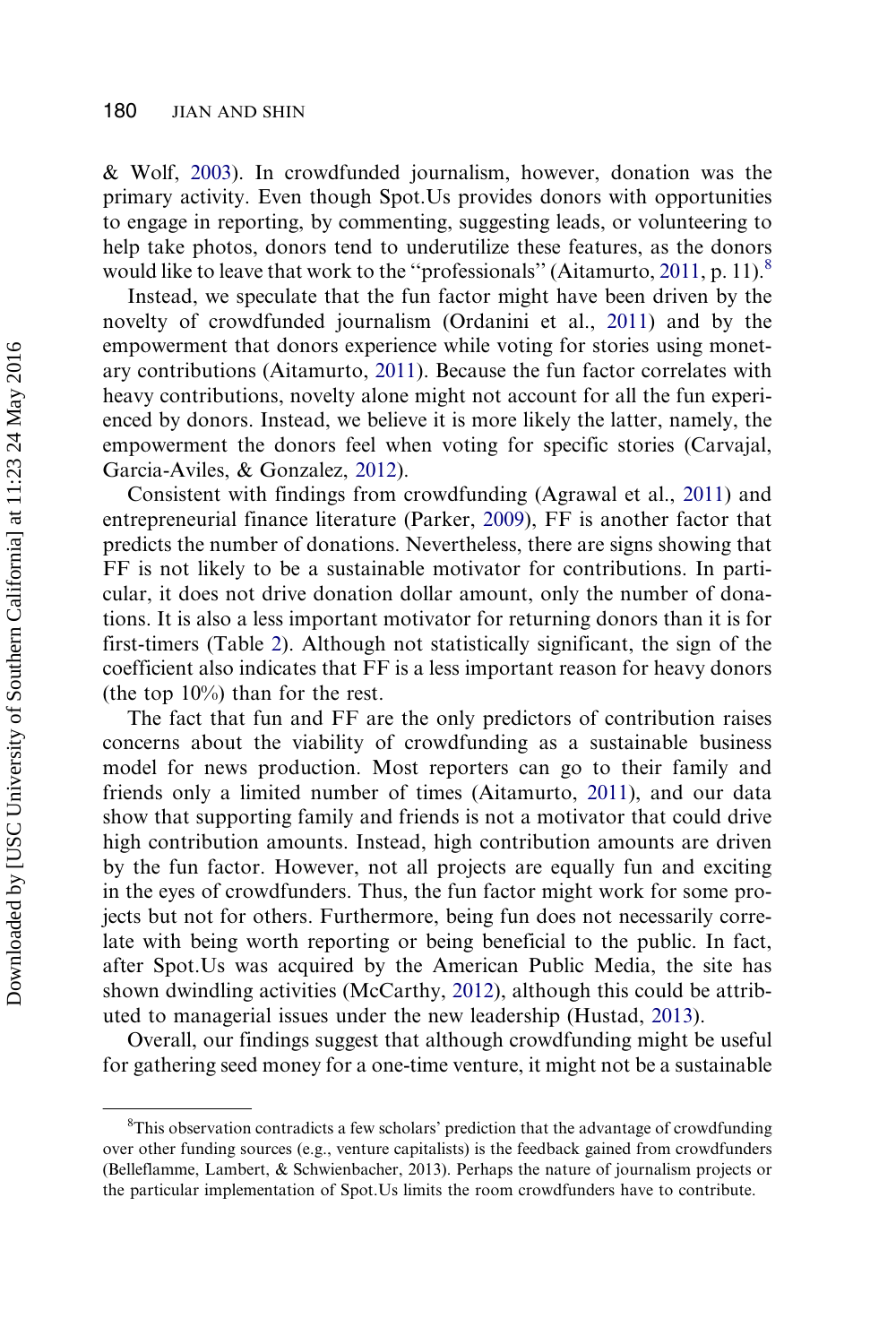or scalable way for raising funds for regular news production. Business models based on selling content (subscriptions or paywalls) or advertising are still critical sources of revenue for news, complemented by foundational support and new ways of monetizing content, such as Google Consumer Surveys (Shields, [2012](#page-20-0)).

Finally, for practitioners of crowdfunded journalism, our results have a few practical implications. First, the demographic profile of donors reveals that crowdfunded journalism, in its current implementation, has focused on a relatively narrow social group. Further marketing needs to spread it to other social groups. Our results also suggest that the site could offer activities to boost donors' sense of belonging to their communities, such as by adding social networking features (Ordanini et al., [2011\)](#page-20-0). To enhance the empowerment felt by donors, additional updates on the impact of the stories could be provided (Aitamurto, [2011\)](#page-18-0). Crowdfunded journalism could also add more rewards for funders or even let the donors share profits from news articles that are purchased by other news organizations.

#### Limitations

As we examined a cross-sectional dataset, unobservable heterogeneity among contributors might be present. Our sample captured mainly active donors, which may not be representative of the entire population of crowdfunders for journalism. Even among active donors, there might be a selection bias—our survey captured only 85% of those who donated during our survey's window. Our findings are also limited by the idiosyncrasies of Spot.Us, such as its web interface and its community culture. Last, some motivations such as reciprocity were not captured in our study (Borck et al., [2006](#page-18-0)).

## **CONCLUSION**

Our results confirm findings in previous literature on collective action and crowdfunding. Although belief in freedom of content, altruism, and contributing to their communities were the strongest self-reported motivations by donors of crowdfunded journalism, fun and supporting family and friends emerged as clear predictors for high levels of contributions. The nature of these two important motivators suggest that crowdfunded journalism, at least in its current implementation, may be a good source of funding for one-time ventures, but it is not likely to be a sustainable model for funding regular news production.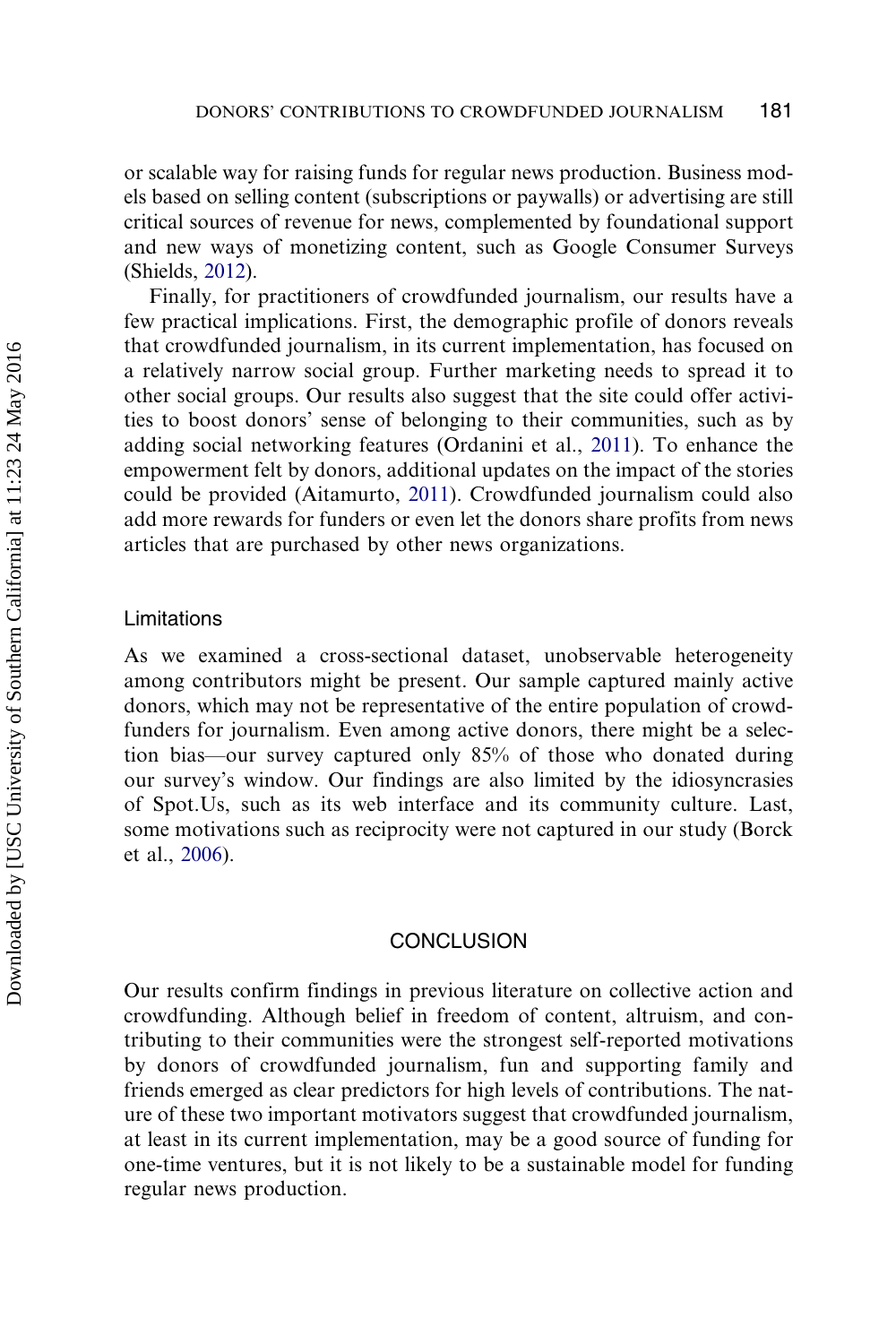#### ACKNOWLEDGMENTS

<span id="page-18-0"></span>We thank David Cohn for providing us the server-side data of Spot.Us, and Kjerstin Thorson, Dmitri Williams, Nikki Usher, and three anonymous reviewers for their helpful comments.

#### FUNDING

Lian Jian acknowledges the financial support of the Advancing Scholarship in the Humanities and Social Sciences program by the Office of the Provost at the University of Southern California.

#### **REFERENCES**

- Agrawal, A., Catalini, C., & Goldfarb, A. (2011). The geography of crowdfunding (Working paper). National Bureau of Economic Research. Retrieved from [http://www.nber.org/](http://www.nber.org/papers/w16820) [papers/w16820](http://www.nber.org/papers/w16820)
- Aitamurto, T. (2011). The impact of crowdfunding on journalism. Case study of Spot.Us, a platform for community-funded reporting. Journalism Practice, 5, 429-445. doi:10.1080/ 17512786.2010.551018
- Ajzen, I. (1991). The theory of planned behavior. Organizational Behavior and Human Decision Processes, 50, 179-211. doi:10.1016/0749-5978(91)90020-T
- Andreoni, J., & Petrie, R. (2004). Public goods experiments without confidentiality: A glimpse into fund-raising. Journal of Public Economics, 88, 1605-1623. doi:10.1016/S0047-2727(03)00040-9
- Asturias, J. (2006, May 1). Why do individuals contribute to public radio? Wharton Research Scholars Journal. Retrieved from [http://repository.upenn.edu/cgi/viewcontent.cgi?](http://repository.upenn.edu/cgi/viewcontent.cgi?article=1032&context=wharton_research_scholars) [article=1032&context=wharton\\_research\\_scholars](http://repository.upenn.edu/cgi/viewcontent.cgi?article=1032&context=wharton_research_scholars)
- Barry, C. M., & Wentzel, K. R. (2006). Friend influence on prosocial behavior: The role of motivational factors and friendship characteristics. Developmental Psychology, 42, 153–163. doi:10.1037/0012-1649.42.1.153
- Beckett, C., & Mansell, R. (2008). Crossing boundaries: New media and networked journalism. Communication, Culture & Critique, 1, 92-104. doi:10.1037/0012-1649.42.1.153
- Belleflamme, P., Lambert, T., & Schwienbacher, A. (2013). Crowdfunding: Tapping the right crowd. Journal of Business Venturing. Advance online publication. doi:10.2139/ssrn.1578175
- Bentley, C., Hamman, B., Ibold, H., Littau, J., & Meyer, H. K. (2006, August). Sense of community as a driver for citizen journalism. Paper presented at the Civic and Citizen Journalism Interest Group of the AEJMC 2006 Annual Convention, San Francisco, CA.
- Borck, R., Frank, B., & Robledo, J. R. (2006). An empirical analysis of voluntary payments for information goods on the Internet. *Information Economics and Policy*, 18, 229–239.
- Brabham, D. C. (2010). Moving the crowd at Threadless. *Information, Communication*  $\&$ Society, 13, 1122–1145. doi:10.1080/13691181003624090
- Bradford, C. S. (2012). Crowdfunding and the federal securities laws. Columbia Business Law. Retrieved from [http://papers.ssrn.com/sol3/papers.cfm?abstract\\_id=1916184](http://papers.ssrn.com/sol3/papers.cfm?abstract_id=1916184)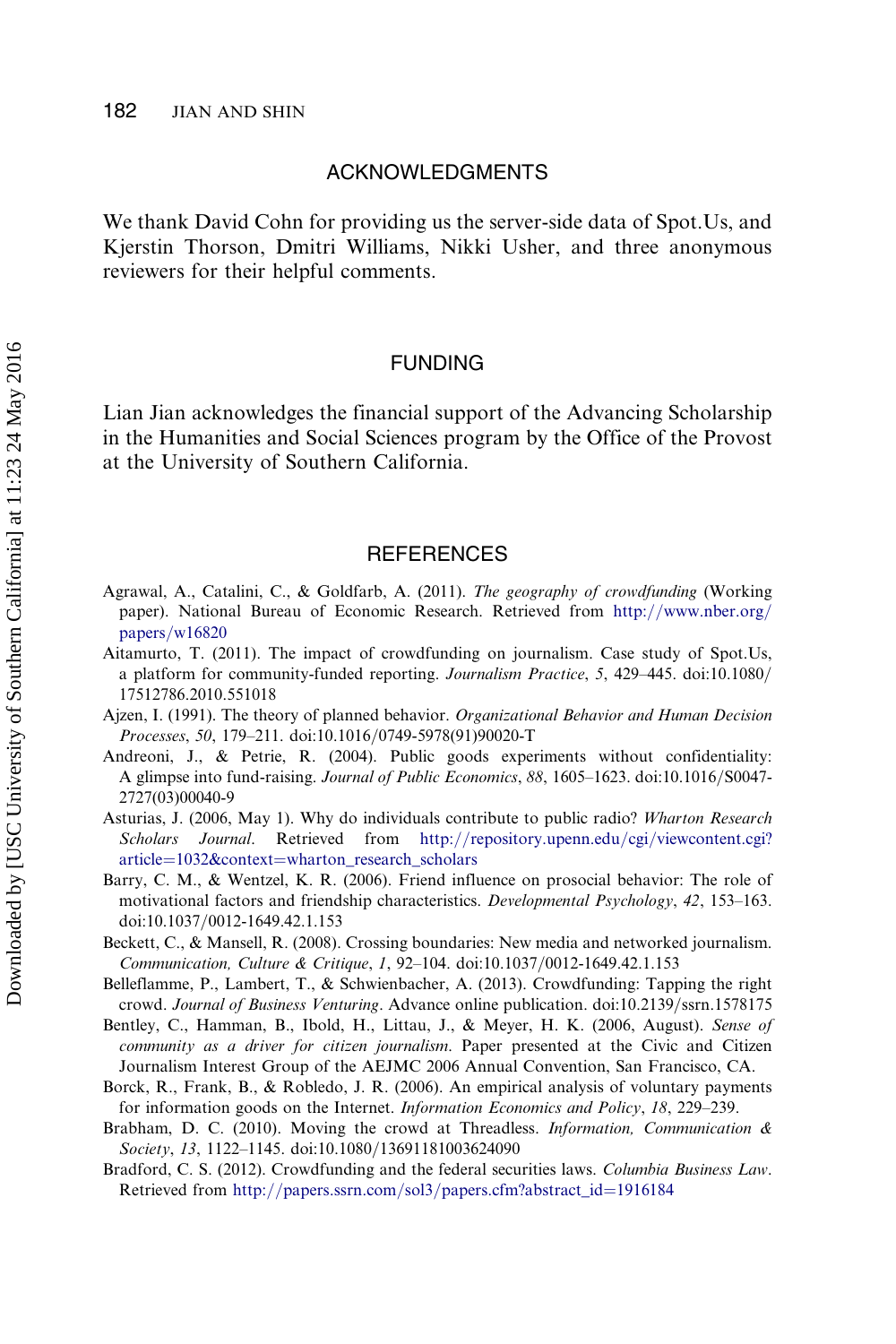- <span id="page-19-0"></span>Bryant, S., Forte, A., & Bruckman, A. (2005). Becoming Wikipedian: Transformation of participation in a collaborative online encyclopedia. Proceedings of the International ACM SIGGROUP conference on Supporting Group Work (pp. 1–10).
- Burtch, G., Ghose, A., & Wattal, S. (2013). An empirical examination of the antecedents and consequences of contribution patterns in crowd-funded markets. *Information Systems* Research, 24, 499-519. doi:10.1287/isre.1120.0468
- Carvajal, M., Garcia-Aviles, J., & Gonzalez, J. (2012). Crowdfunding and non-profit media: The emergence of new models for public interest journalism. Journalism Practice, 6, 638-647. doi:10.1080/17512786.2012.667267
- Chyi, H. I., & Sylvie, G. (2000). Online newspapers in the US: Perceptions of markets, products, revenue, and competition. International Journal on Media Management, 2, 69–77.
- Clary, E. G., Snyder, M., & Ridge, R. D. (1992). Volunteers motivations: A functional strategy for the recruitment, placement, and retention of volunteers. Nonprofit Management and Leadership, 2, 2333-2350. doi:10.1002/nml.4130020403
- Cumming, D. J., & Johan, S. A. (2009). Venture capital and private equity contracting: An international perspective. New York, NY: Academic Press.
- Elliott, M. S., & Scacchi, W. (2005). Free software development: Cooperation and conflict in a virtual organizational culture. In S. Koch (Ed.), *Free/open source software development* (pp. 152–172). London, UK: Idea Group.
- Gerber, E. M., Hui, J. S., & Kuo, P. Y. (2012). Crowdfunding: Why people are motivated to post and fund projects on crowdfunding platforms. Proceedings from the International Workshop on Design, Influence, and Social Technologies: Techniques, Impacts and Ethics. Retrieved from [http://www.juliehui.org/wp-content/uploads/2013/04/CSCW\\_Crowdfunding\\_](http://www.juliehui.org/wp-content/uploads/2013/04/CSCW_Crowdfunding_Final.pdf) [Final.pdf](http://www.juliehui.org/wp-content/uploads/2013/04/CSCW_Crowdfunding_Final.pdf)
- Howe, J. (2006, June). The rise of crowdsourcing. Wired. Retrieved from [http://www.wired.](http://www.wired.com/wired/archive/14.06/crowds.html) [com/wired/archive/14.06/crowds.html](http://www.wired.com/wired/archive/14.06/crowds.html)
- Hustad, K. (2013, October 24). Kickstarting journalism: Is crowdfunding the answer? The Christian Science Monitor. Retrieved from <http://www.csmonitor.com/>
- Jian, L., & Usher, N. (2014). Crowd-funded Journalism. Journal of Computer-Mediated Communication, 19, 155–170.
- Kuppuswamy, V., & Bayus, B. L. (2013). Crowdfunding creative ideas: The dynamics of project backers in Kickstarter (SSRN Working Paper). Retrieved from [http://business.illinois.edu/](http://business.illinois.edu/ba/seminars/2013/Spring/bayus_paper.pdf) [ba/seminars/2013/Spring/bayus\\_paper.pdf](http://business.illinois.edu/ba/seminars/2013/Spring/bayus_paper.pdf)
- Lakhani, K., & Wolf, R. (2003). Why hackers do what they do: Understanding motivation and effort in free/open source software projects (Working Paper No. 4425-03). Cambridge, MA: MIT Sloan School of Management. Retrieved from <http://ssrn.com/abstract=443040>
- Lampe, C., Wash, R., Velasquez, A., & Ozkaya, E. (2010, April). Motivations to participate in online communities. Proceedings of the 28th International Conference on Human Factors in Computing Systems (pp. 1927–1936).
- Lewis, S. C. (2012). The tension between professional control and open participation. Information, Communication & Society, 15, 836-866. doi:10.1080/1369118X.2012.674150
- Madrigal, A. (2009, Spring). Crowdfunded reporting: Readers pay for stories to be told. Neiman Reports. Retrieved from <http://www.nieman.harvard.edu/reportsitem.aspx?id=100931>
- Marsh, H. W., & Hocevar, D. (1985). Application of confirmatory factor analysis to the study of self-concept: First- and higher-order factor models and their invariance across groups. Psychological Bulletin, 97, 562-582. doi:10.1037/0033-2909.97.3.562
- Marwell, G., & Oliver, P. (1993). The critical mass in collective action. Cambridge, UK: University Press.
- Massolution Research. (2013). The crowdfunding industry report. Retrieved from [http://](http://research.crowdsourcing.org/2013cf-crowdfunding-industry-report) [research.crowdsourcing.org/2013cf-crowdfunding-industry-report](http://research.crowdsourcing.org/2013cf-crowdfunding-industry-report)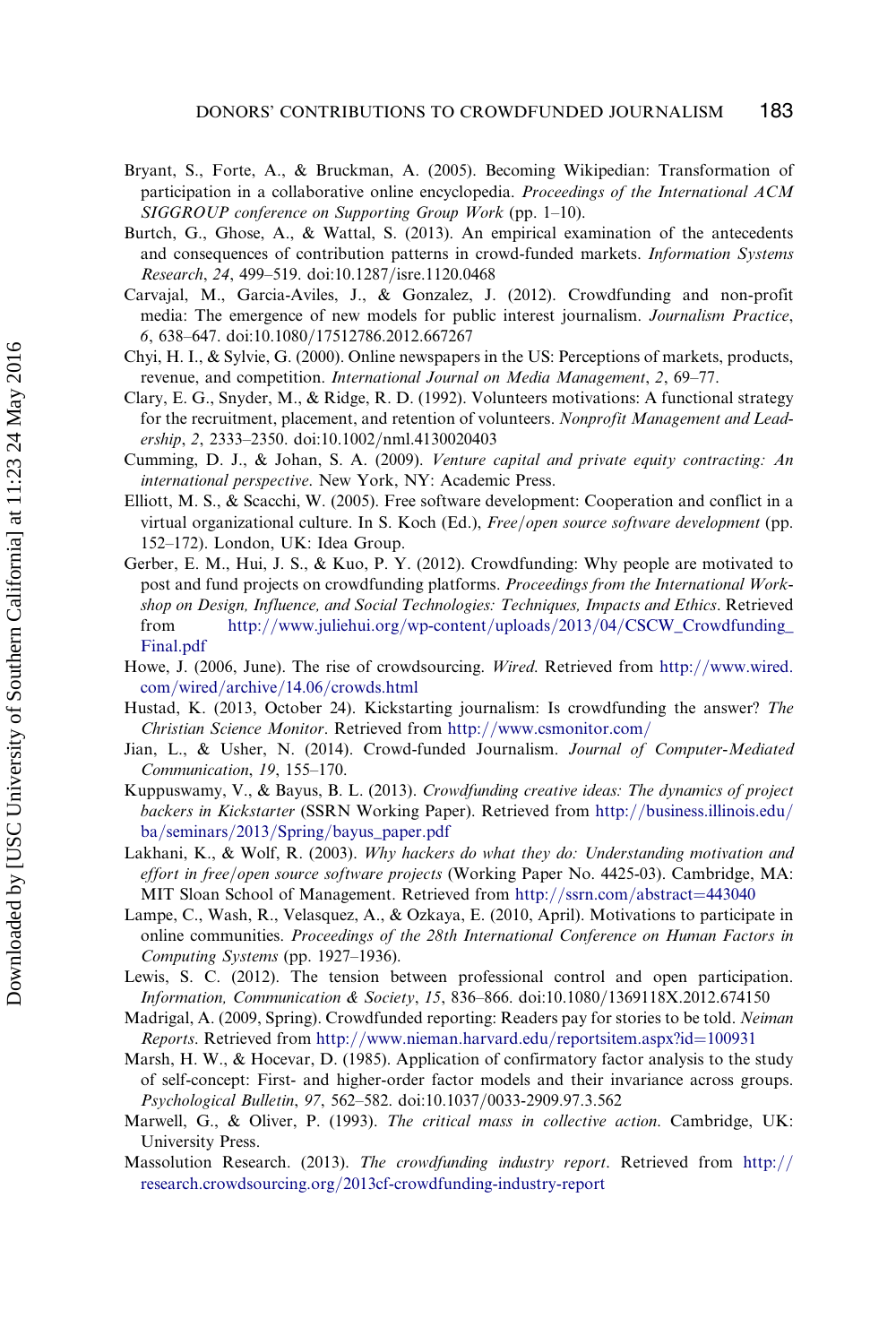#### <span id="page-20-0"></span>184 JIAN AND SHIN

- McCarthy, M. (2012, December 19). Can you still Spot.Us? Crowdfunding pioneer slumps under APM. PBS. Retrieved from [http://www.pbs.org/mediashift/2012/12/can-you-still](http://www.pbs.org/mediashift/2012/12/can-you-still-spot-us-crowdfunding-pioneer-slumps-under-apm354)[spot-us-crowdfunding-pioneer-slumps-under-apm354](http://www.pbs.org/mediashift/2012/12/can-you-still-spot-us-crowdfunding-pioneer-slumps-under-apm354)
- McChesney, R. W., & Pickard, V. (2011). Will the last reporter please turn out the lights: The collapse of journalism and what can be done to fix it. New York, NY: The New Press.
- McManus, J. H. (1992). What kind of commodity is news. Communication Research, 19, 787-805. doi:10.1177/009365092019006007
- Mensing, D. (2007). Online revenue business model has changed little since 1996. Newspaper Research Journal, 28(2), 22–37.
- Mollick, E. (2014). The dynamics of crowdfunding: An exploratory study. *Journal of Business* Venturing, 29, 1–16.
- Nov, O. (2007). What motivates Wikipedians? Communication of the ACM, 50(11), 60–64.
- Nov, O., Naaman, M., & Ye, C. (2008, April). What drives content tagging: The case of photos on Flickr. Proceedings of the Twenty-Sixth Annual SIGCHI Conference on Human Factors in Computing Systems (pp. 1097–1100).
- Nunnally, J. C. (1978). Psychometric theory. New York, NY: McGraw-Hill.
- Olson, M. (1965). The logic of collective action: Public goods and the theory of groups. Cambridge, MA: Harvard University Press.
- Omoto, A. M., & Snyder, M. (2002). Considerations of community: The context and process of volunteerism. American Behavioral Scientist, 45, 846-867. doi:10.1177/0002764202045005007
- Ordanini, A., Miceli, L., Pizzetti, M., & Parasuraman, A. (2011). Crowdfunding: Transforming customers into investors through innovative service platforms. Journal of Service Management, 22, 443-470. doi:10.1108/09564231111155079
- Parker, S. C. (2009). The economics of entrepreneurship. New York, NY: Cambridge University Press.
- Phillips, D. L., & Clancy, K. J. (1972). Some effects of ''social desirability'' in survey studies. American Journal of Sociology, 77, 921–940.
- Picard, R. G. (1989). Media economics: Concepts and issues. Newbury Park, CA: Sage.
- Picard, R. G. (2004). The economics of the daily newspaper industry. In A. Alexander, J. Owers, R. Carveth, C. A. Hollifield, & A. N. Greco (Eds.), Media economics: theory and practice (pp. 109–125). Mahwah, NJ: Erlbaum.
- Raymond, E. S. (1999). The cathedral and the bazaar: Musings on Linux and open source by an accidental revolutionary. Sebastopol, CA: O'Reilly.
- Rioux, S. M., & Penner, L. A. (2001). The causes of organizational citizenship behavior: A motivational analysis. Journal of Applied Psychology, 86, 1306–1314.
- Schwienbacher, A., & Larralde, B. (2010). Crowdfunding of small entrepreneurial ventures (SSRN Working Paper). doi:10.2139/ssrn.1699183
- Shields, M. (2012, March 29). Google unveils new revenue option for web publishers: Microsurvey product to provide an alternative to paywalls. Adweek.com. Retrieved from [http://www.adweek.com/news/advertising-branding/google-unveils-new-revenue-option-web](http://www.adweek.com/news/advertising-branding/google-unveils-new-revenue-option-web-publishers-139261)[publishers-139261](http://www.adweek.com/news/advertising-branding/google-unveils-new-revenue-option-web-publishers-139261)
- U.S. Census Bureau. (2010). Census briefs and reports. Retrieved from [http://www.census.gov/](http://www.census.gov/2010census/) [2010census/](http://www.census.gov/2010census/)
- U.S. Census Bureau. (2011). Educational attainment. Retrieved from [http://www.census.gov/](http://www.census.gov/hhes/socdemo/education/) [hhes/socdemo/education/](http://www.census.gov/hhes/socdemo/education/)